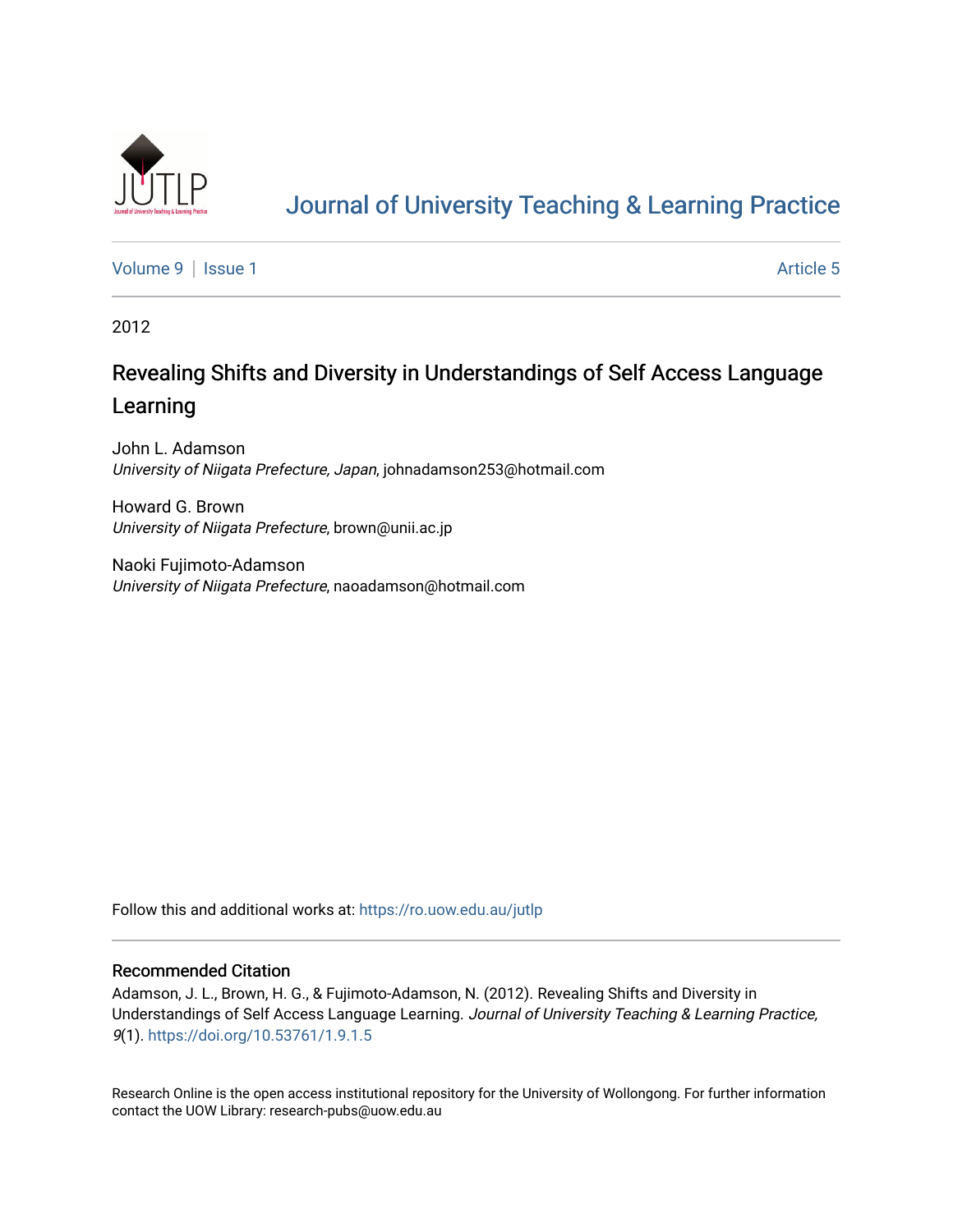## Revealing Shifts and Diversity in Understandings of Self Access Language Learning

## **Abstract**

This study has traced the growth of a new facility intended to promote independent language study in a Japanese university. The study traces this Self Access Learning Center (SALC) from its inception through the first two years of its development. It has revealed how key qualitative insights from an archive of semi-structured interviews, conversational narratives and questionnaires with students, teachers, center staff and university management are marked by their shifting and diverse nature. Findings related to language policy for the center show how initial 'English only' regulations have been opposed and amended by stakeholders. Findings focusing on the center stakeholders' metaphors of self access language learning have changed or been supplemented and show great diversity. Importantly, SALC's positioning in the wider university has experienced problems with diverse evaluation expectations and, despite considerable financial backing, remains marginalized. Finally, SALC's integration with university curricula has seen mixed results; the center is connected closely to the English curriculum as taught by non-Japanese, but not to curricula taught by Japanese teachers of English or content subjects. This indicates that integration of university-wide curricula with autonomous modes of learning remains a hurdle. This study may inform other centers seeking to gather data on the diverse voices impacting upon their development.

## Keywords

self-access, policy, metaphors, positioning, evaluation, integration

This article is available in Journal of University Teaching & Learning Practice:<https://ro.uow.edu.au/jutlp/vol9/iss1/5>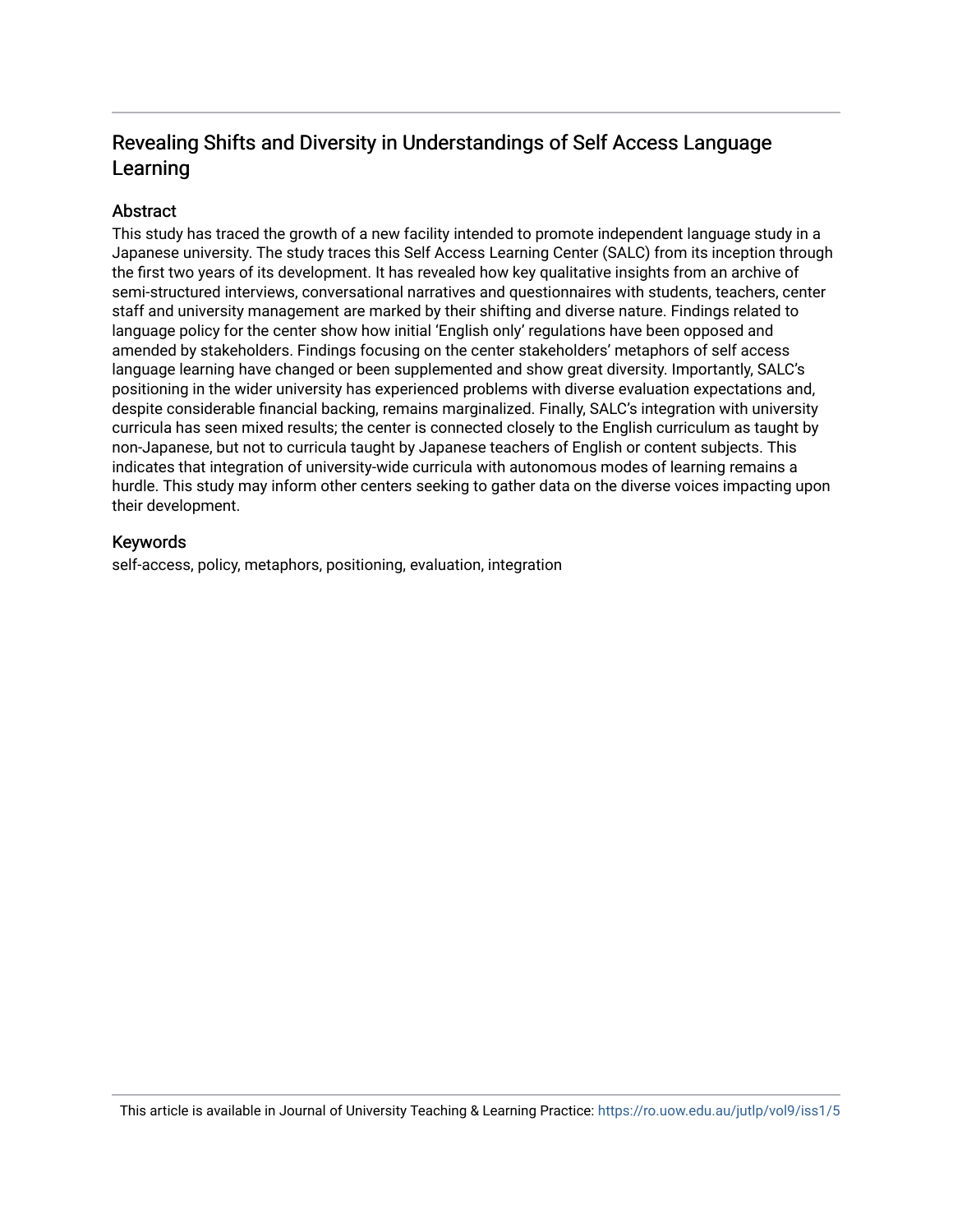

# [Journal of University Teaching & Learning Practice](https://ro.uow.edu.au/jutlp)

[Volume 9](https://ro.uow.edu.au/jutlp/vol9) | [Issue 1](https://ro.uow.edu.au/jutlp/vol9/iss1) Article 5

2012

# Revealing Shifts and Diversity in Understandings of Self Access Language Learning

John L. Adamson University of Niigata Prefecture, johnadamson253@hotmail.com

Howard G. Brown University of Niigata Prefecture, brown@unii.ac.jp

Naoki Fujimoto-Adamson University of Niigata Prefecture, naoadamson@hotmail.com

Follow this and additional works at: [https://ro.uow.edu.au/jutlp](https://ro.uow.edu.au/jutlp?utm_source=ro.uow.edu.au%2Fjutlp%2Fvol9%2Fiss1%2F5&utm_medium=PDF&utm_campaign=PDFCoverPages) 

## Recommended Citation

Adamson, J. L., Brown, H. G., & Fujimoto-Adamson, N. (2012). Revealing Shifts and Diversity in Understandings of Self Access Language Learning. Journal of University Teaching & Learning Practice, 9(1). [https://ro.uow.edu.au/jutlp/vol9/iss1/5](https://ro.uow.edu.au/jutlp/vol9/iss1/5?utm_source=ro.uow.edu.au%2Fjutlp%2Fvol9%2Fiss1%2F5&utm_medium=PDF&utm_campaign=PDFCoverPages)

Research Online is the open access institutional repository for the University of Wollongong. For further information contact the UOW Library: research-pubs@uow.edu.au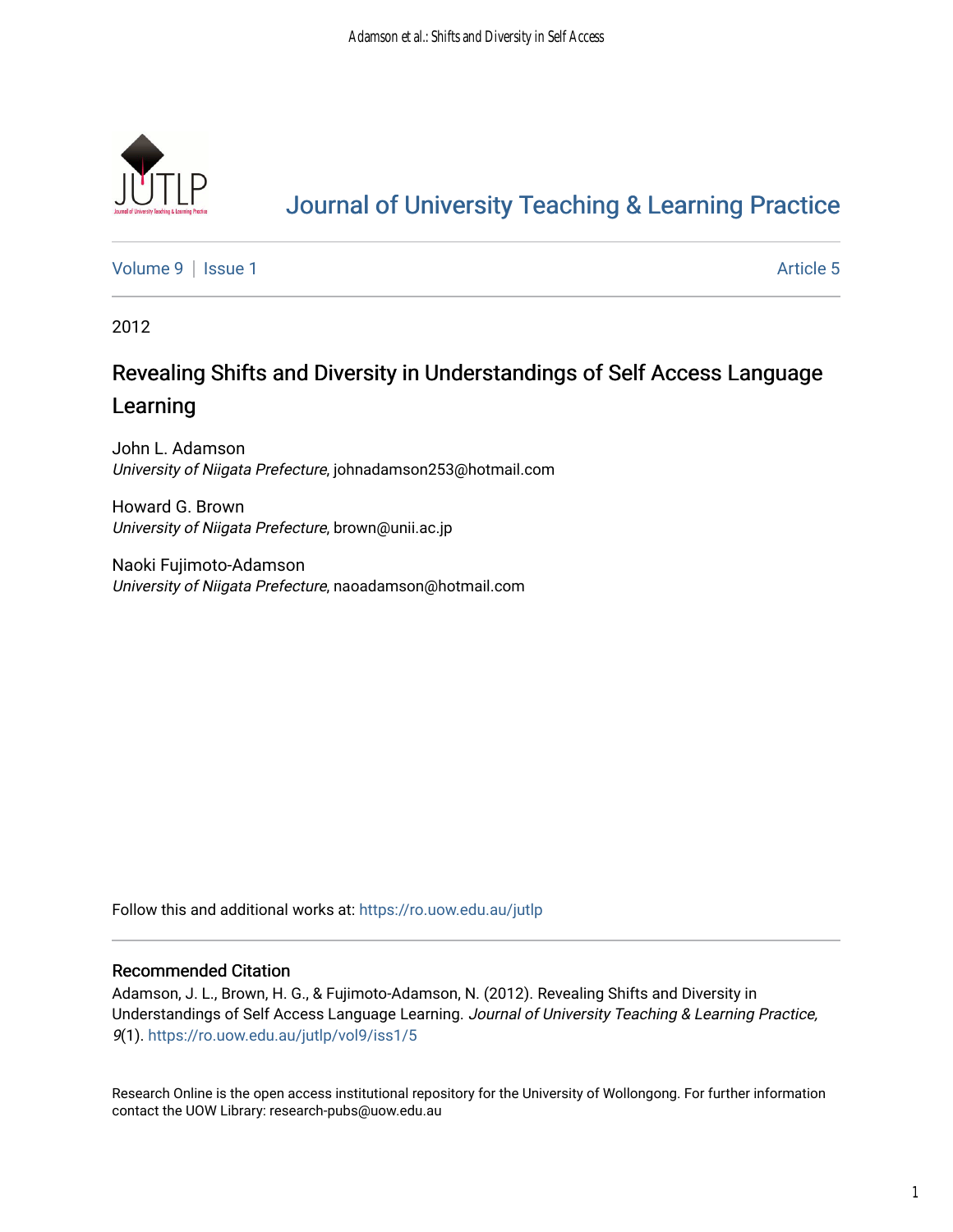## Revealing Shifts and Diversity in Understandings of Self Access Language Learning

## Abstract

This study has traced the growth of a new facility intended to promote independent language study in a Japanese university. The study traces this Self Access Learning Center (SALC) from its inception through the first two years of its development. It has revealed how key qualitative insights from an archive of semi-structured interviews, conversational narratives and questionnaires with students, teachers, center staff and university management are marked by their shifting and diverse nature. Findings related to language policy for the center show how initial 'English only' regulations have been opposed and amended by stakeholders. Findings focusing on the center stakeholders' metaphors of self access language learning have changed or been supplemented and show great diversity. Importantly, SALC's positioning in the wider university has experienced problems with diverse evaluation expectations and, despite considerable financial backing, remains marginalized. Finally, SALC's integration with university curricula has seen mixed results; the center is connected closely to the English curriculum as taught by non-Japanese, but not to curricula taught by Japanese teachers of English or content subjects. This indicates that integration of university-wide curricula with autonomous modes of learning remains a hurdle. This study may inform other centers seeking to gather data on the diverse voices impacting upon their development.

## Keywords

self-access, policy, metaphors, positioning, evaluation, integration

This article is available in Journal of University Teaching & Learning Practice:<https://ro.uow.edu.au/jutlp/vol9/iss1/5>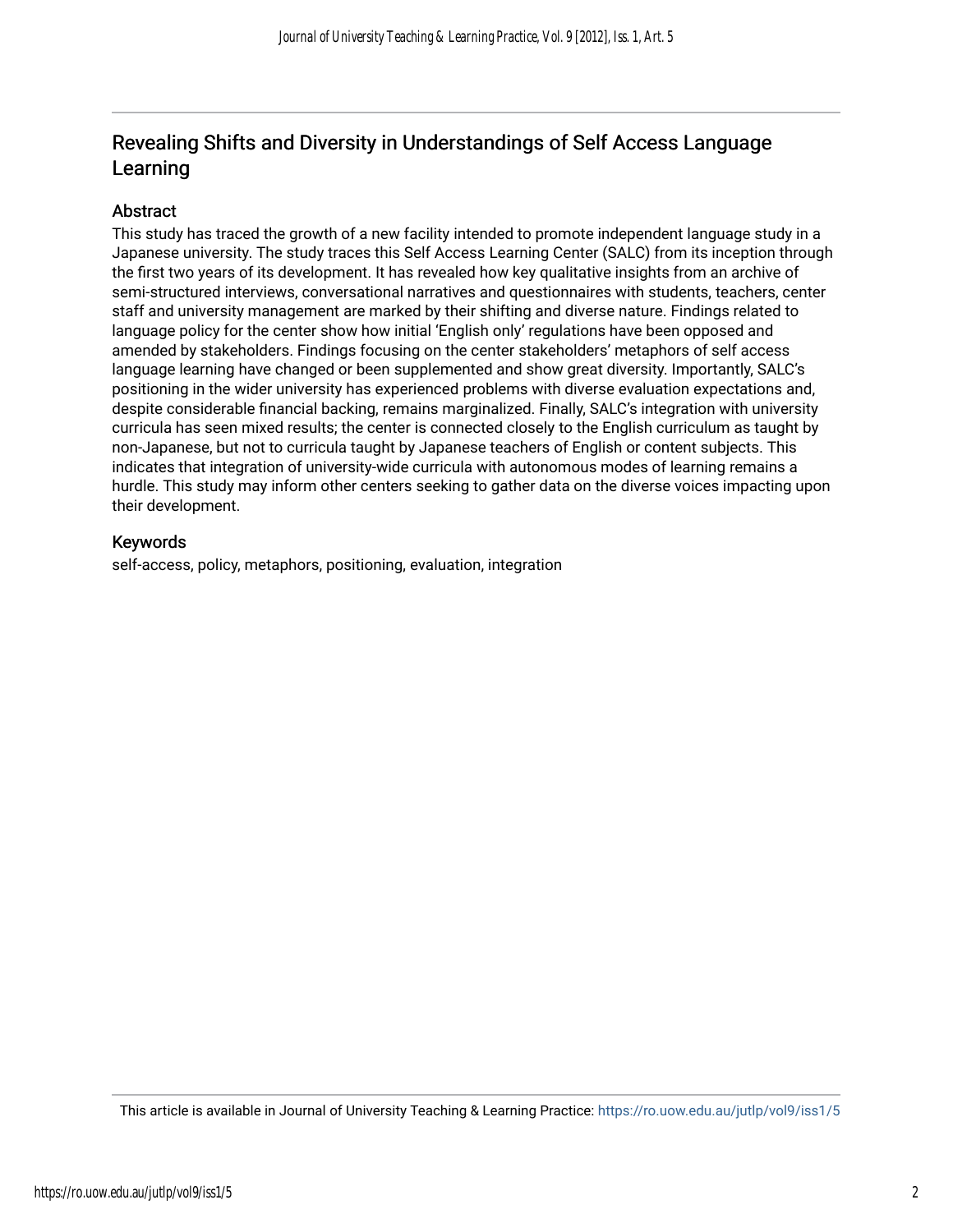## **Introduction**

This study investigates the growth of a self-access learning centre (SALC) in a Japanese university. It outlines key themes that have emerged from findings collected over a two-year period from 2009 to early 2011. The longitudinal, qualitative methodology used to archive stakeholder voices related to the SALC uncovers shifting and diverse views about self-access language learning in its particular local context; these views can be grouped into themes. While the findings may not represent new insights into self-access, this approach of insider ethnography offers a unique voice that not only showcases the operations of a SALC, but also gives a window into the thinking process of those who have developed and run the centre.

This study begins by providing the context in which our SALC was established and now operates. It then reviews the literature of the main themes emerging from the data: language policy; metaphors of self-access and mentors; the institutional positioning of the centre in the university and its evaluation; and, finally, integration with university curricula. Following this, it outlines the triangulated methodology of an ongoing qualitative "archive" of semi-structured interviews, conversational narratives and questionnaires.

Key findings highlight the shifting and diverse nature of perceptions of, and realities in, selfaccess, and are discussed in relation to the literature. Finally, this article presents conclusions and discusses implications for the future direction of the centre. .

#### **Context of the research**

Established in April 2009, this new Japanese university was previously a two-year college with a long history of English studies. After its transformation into a university under regionalgovernment supervision, the English-studies program was replaced by a program called "English for Academic Purposes" (EAP), as English had become the medium of instruction for many content courses in the university's fields of international studies and regional development, nutrition studies and an early childhood education course. EAP is now required for all first-year university students. To support this increased focus on both language learning and learning content through the medium of English, a SALC was established at the same time.

In the process of establishing this new centre, the first question was simply, "What is a SALC?" While there are many different models of self-access language learning, Gardner and Miller (1999) define a self-access centre as an integration of space, resources, staff, and systems for management and learning that combine to become a learning environment for independent study. Key concepts common in self-access use are learner self-direction and autonomy, language advising as opposed to teaching, and the long-term nature of independent language learning. For these purposes, centres often complement classroom-based learning and take the form of a room or a building that may or may not be staffed, and is stocked with language-learning and practice materials suitable for independent study.

To help establish, shape and steer our centre, it was decided to create a committee of 13 members consisting of English-language instructors and three SALC mentors. These mentors maintain its resources and advise students on language-learning, resources and university events, such as workshops on study skills and mini-lectures by content specialists.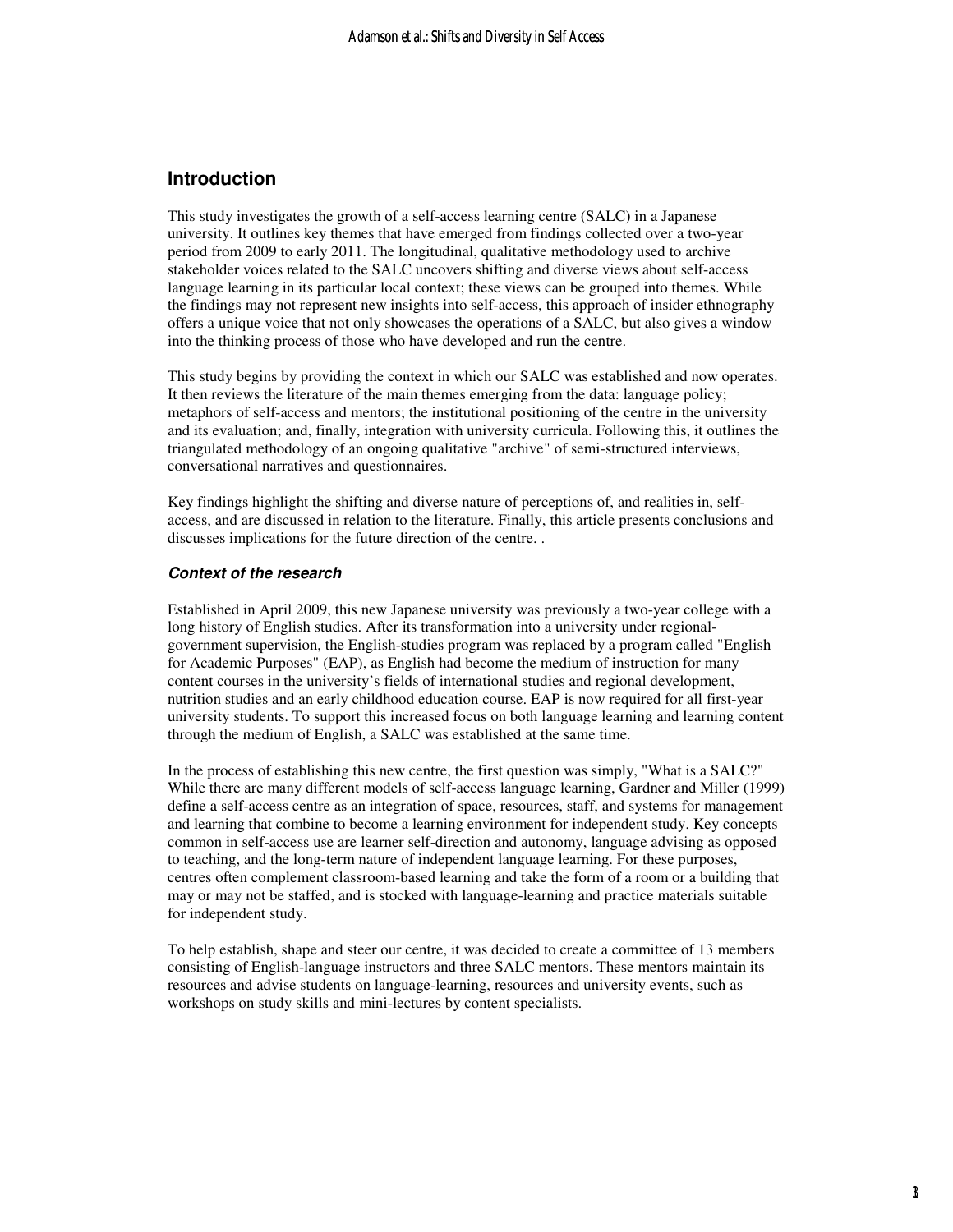SALC itself is a large room (having a capacity of approximately 40 students) with 10 internetlinked computers, reception area, tables, chairs, sofa and a carpet area. It is stocked with Englishlanguage graded reader collections, DVDs, grammar materials, games, paperbacks and materials related to university content curricula. A small collection of Chinese, Korean and Russian selfstudy materials is also available.

Most funding comes from the university and the central Japanese government. Furniture and other infrastructure items are funded by the regional government. English resources (graded readers and audio CDs) are integrated with the EAP syllabi of all six expatriate teachers of English; however, of the remaining Japanese teachers of English or English-language content, only one has integrated SALC use into his syllabus. Sixteen hours per week of EAP are compulsory for firstyear students. Second-year students have only approximately seven hours of English classes a week, so considerably fewer use the centre, with the exception of students taking Chinese, Korean and Russian courses, which start in the second year. Workshops by mentors on common weak points in English and mini-lectures by content teachers on their language-learning experiences have been popular and well-attended.

## **Literature review**

Four main themes were determined by the researchers as key to understanding and steering the centre: language policy, metaphors of self-access and mentoring, institutional positioning and evaluation of the centre by different stakeholders and integration with English and content curricula. These themes broadly reflect Benson's (1997) three views on autonomy: operative space, content and professional role. In our context, the operative space focuses on what should happen in the centre, meaning its language policy and its various forms of evaluation, and multiple metaphors of how to use centre and its resources; the content view is manifested in data on integration with English and content curricula; finally, insights into the professional role draw upon data from themes of institutional positioning, and metaphors of mentors and mentoring.

#### **Language policy**

The language policy of a self-access centre needs to be seen in light of its stakeholders' views concerning second-language acquisition (SLA Language-policy determination can impose strict monolingual rules; for example, Gardner and Miller (1999) suggest that a clear, strict "English only" policy may help learners overcome their language anxiety and hesitation to use English, yet also acknowledge that some flexibility in policy may be called for. Alternatively, the stance can be taken that accepts that languages naturally intermingle (Jacobson & Faltis 1990). Creese and Blackledge (2010, p105) outline the benefits of such intermingling, which they call "translanguaging", and compare that loose policy against the strict "two solitudes" approach (Cummins 2005) of separation of languages in learning contexts. In this sense, code-switching between languages can be seen as a linguistic resource for learners that develops "local, pragmatic coping tactics" (Lin 2005, p 46). Considering the various speech communities in society in which students may find themselves, Canagarajah (2006) advocates mirroring this kind of translanguaging in educational contexts:

> *Rather than simply joining a speech community, then, we should teach students to shuttle between communities…. Not only must we possess a repertoire of codes from the English language, we must also learn to use it in combination with other world languages.* (p26)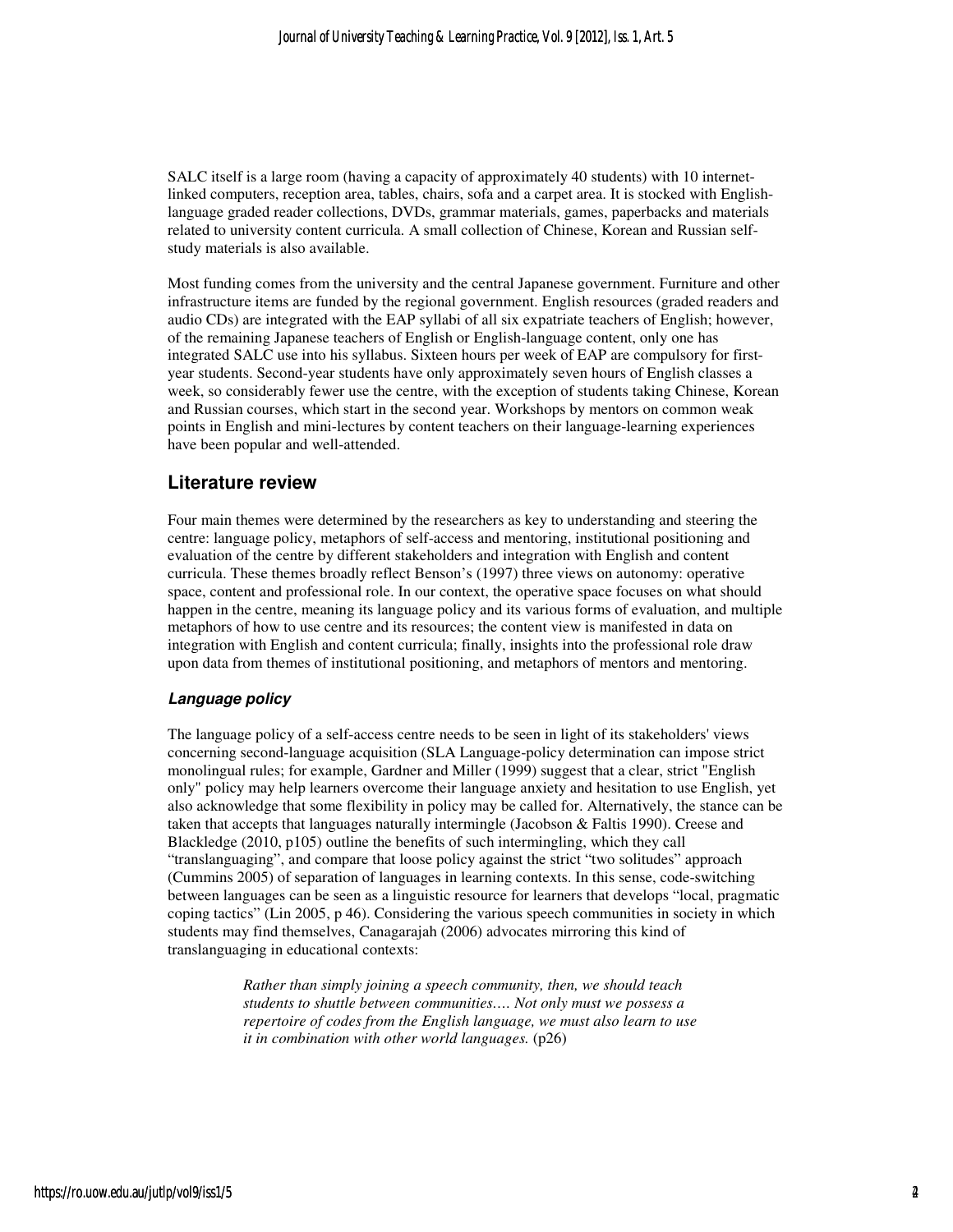Furthermore, this flexibility provides "safe" language-practice opportunities (Martin 2005, p80) for students with limited competence in the target language. Also, a translanguaging policy, if applied, may mitigate the feelings of "dilemma" and "guilt" (Setati, Adler, Reed & Bapoo 2002, p147) common among code-switching students. Admittedly, though, it needs to be counterbalanced by arguments from the students themselves, who may have strict, monolingual views on language acquisition.

#### **Metaphors of self-access and mentoring**

The concept of metaphors from Lakoff and Johnson (1980) has been used in this study's questionnaires and interviews to investigate the various stakeholders' images of self-access and mentoring. Lakoff and Johnson (1980, p3) stress the importance of these images in understanding beliefs and behaviors, pointing to the "govern[ing]" nature of metaphors on everyday behaviour and our "conceptual system". In educational contexts, they are commonly used to explore the beliefs of teachers, students and other stakeholders, and have been applied to education as a curriculum model, a badge of professional identity, a tool for self-reflection, a guide for professional thinking and an agent for change (Saban 2006). As Low (2008, p215) says "Metaphor analysis can play an important role in establishing educational problems and indicating fruitful directions for change".

Looking specifically at metaphor in the context of self-access, Gardner and Miller (1999) drew up a typology of models of self-access expressed through a series of retail metaphors – a boutique, a catalogue shop or a convenience store. Each metaphor is embedded with notions of how a centre will be set up and run, how students will interact with staff and materials and what kind of learning support will be provided. As metaphors are strongly pervasive, research into their emerging and changing nature is necessary as the SALC grows. Indeed, Adamson et al. (2009), in studies into this same SALC, report that stakeholders' beliefs about self-access shifted over a relatively short period of time.

The role of mentors (alternatively termed as advisors or counsellors) in self-access has also been subject to various in-depth investigations (Reinders, Hacker & Lewis 2004; Darasawang 2011; Dam 2001; Reinders 2006, 2008; Ciekanski 2007). Important among these studies is how their function is perceived. Darasawang (2011) argues that mentors can be seen as either surrogate tutors or counsellors of autonomy in how they advise students. Further, in differentiating advising from teaching, Mozzon-McPherson (2001) sees advisors as playing a "bridging" role from the classroom to the more autonomous operative space of a self-access centre. In this process, advisors tend to focus more on the strategies needed by individual students towards self-direction, as opposed to the classroom teacher's focus on the whole class. Kelly (1996) also notes that teaching employs "macro" skills, which may include a transmission of knowledge, evaluation of performance or modeling, whereas advisors use "micro" skills, which are discursively more akin to counseling in that they may empathise with learners or question them about their feelings and motivations concerning learning.

Mentors' role as language models for Japanese students is also an area of investigation. Murphey (1996) proposes that institutions should scaffold learning environments to encourage students to aspire to more attainable "near-peer role models" than Anglophone speakers of English. However, on an institutional level, despite their potential pivotal role as brokers of knowledge between students, teachers and management in a "pedagogical dialogue" (Little 1995, p178), mentors may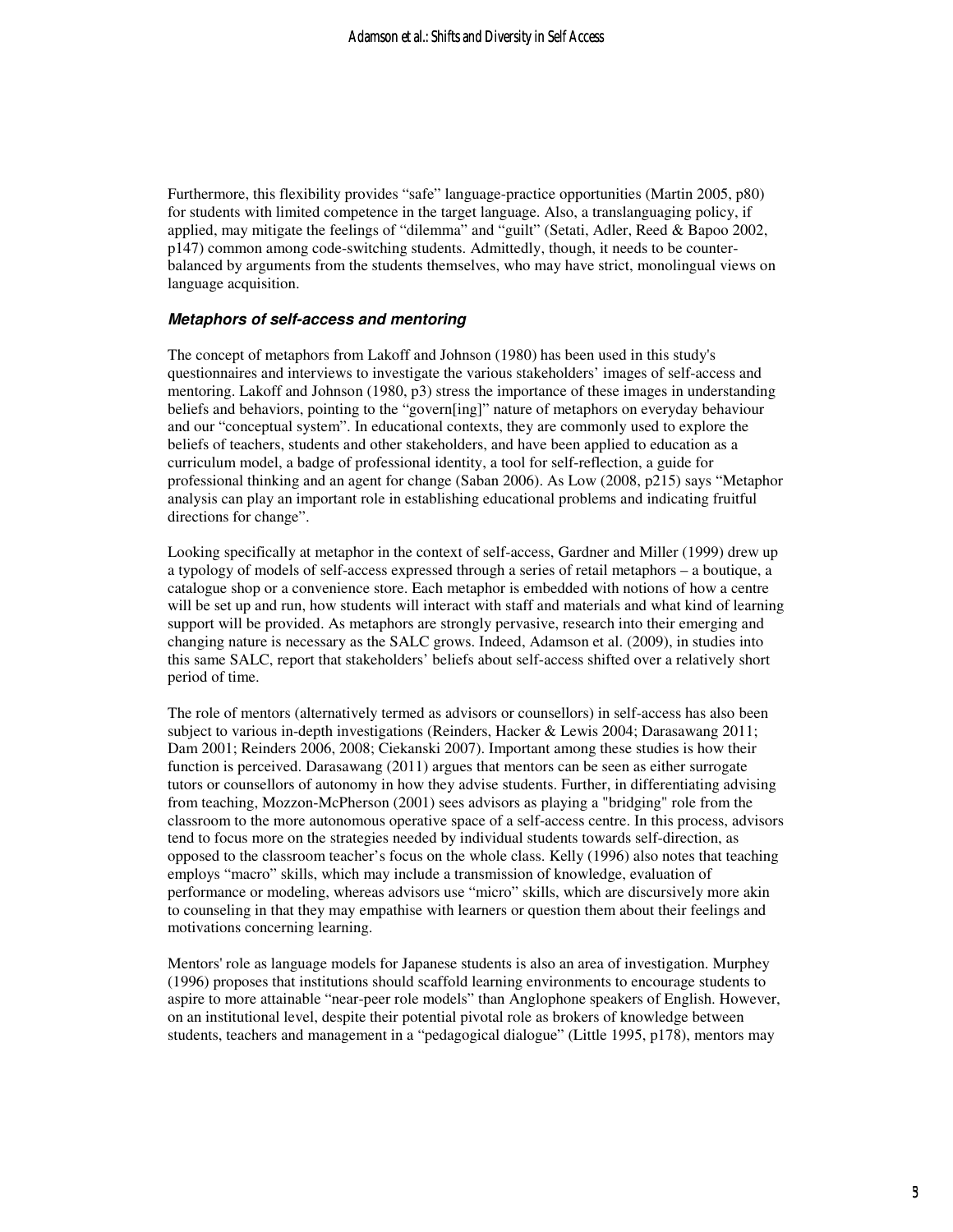be viewed as peripheral in the larger university "community of practice" (Lave & Wenger 1991), as they lack faculty teaching status.

An understanding of metaphors of self-access and its mentors must also consider attitudes in local educational settings towards autonomy. Since this study is situated in Japan, it follows that Asian perspectives on autonomy need to be embraced. Kubota (2002) and Holliday (2003, p115) warn of a "native-speakerist" version of autonomy in which a "superior" western form of autonomy is imposed on non-Western students. The premise here is that forms of autonomy already exist among Asian learners, and stereotypes of passivity and teacher-dependence are misleading (Littlewood 2000). In practice, the "autonomous interdependence" (Benson et al. 2003, p23) commonly adopted by Asian students, which relies on peer support, can lead to various benefits. In specific reference to Japanese students, Nakata (2006) indicates that they may develop high levels of reactive and proactive autonomy when working in groups, but are unlikely to exercise individual proactive autonomy.

#### **Institutional positioning and evaluation**

Understanding the institutional positioning of a self-access centre within a university requires awareness of issues internal and external to the centre. Firstly, university self-access centres are frequently managed by language specialists, as their core activities are directly related to languagelearning. These specialists often join the centre's steering committees, and consequently represent a form of "middle leadership" (Busher & Harris 1999) in the institution. Such committees are naturally governed by higher managerial forces in the university, and in the case of regional or national universities, by public officials who work outside the university. Awareness of this complex web of authority, or "symbolic capital" (Bourdieu 1988), is essential for the self-access committee to operate effectively. Although teachers are frequently empowered in such committee roles (Harris 2003), there are institutional restraints to their roles as middle leaders, especially when such committees are new. In this respect, the analogy of a "community of practice" (Lave  $\&$ Wenger 1991; Wenger 1998) is useful in conceptualising where the committee stands in the larger organisation. In this analogy, the self-access committee can be positioned at one negative extreme, at the periphery of the university community. In this view, it lacks legitimate participatory rights in the community and is regarded as unimportant to the institution; however, this negative and simplistic analogy fails to consider the "overlapping communities of practice" (James 2007, p130) within a self-access committee itself, as members may belong to other committees within the institution. The diversity of membership, "each with its own sense of joint enterprise, mutuality and shared repertoire" (James 2007, p130), points to diverse allegiances that also shape the centre's committee's positioning.

In light of the variable positioning of a self-access centre, it's important to consider how it is evaluated, and by whom. Most studies in the literature outline how a centre's evaluation of its own operation and resources can be based on user feedback (Koyalan 2009; Morrison 2008; Reinders & Lewis 2006; Victori 2007; Gardner 2007; Thompson & Atkinson 2010). However, importantly, non-users that provide funding, such as the university, regional administrators or central government, also evaluate the centre. Adding that dimension of evaluation can provide a more holistic evaluation that embraces all stakeholders.

#### **Integration of curriculum and self-access use**

The final theme predominant throughout the archives over 2009-2011 frequently returned to the centre's integration with the university curricula. In the interaction between the self-access centre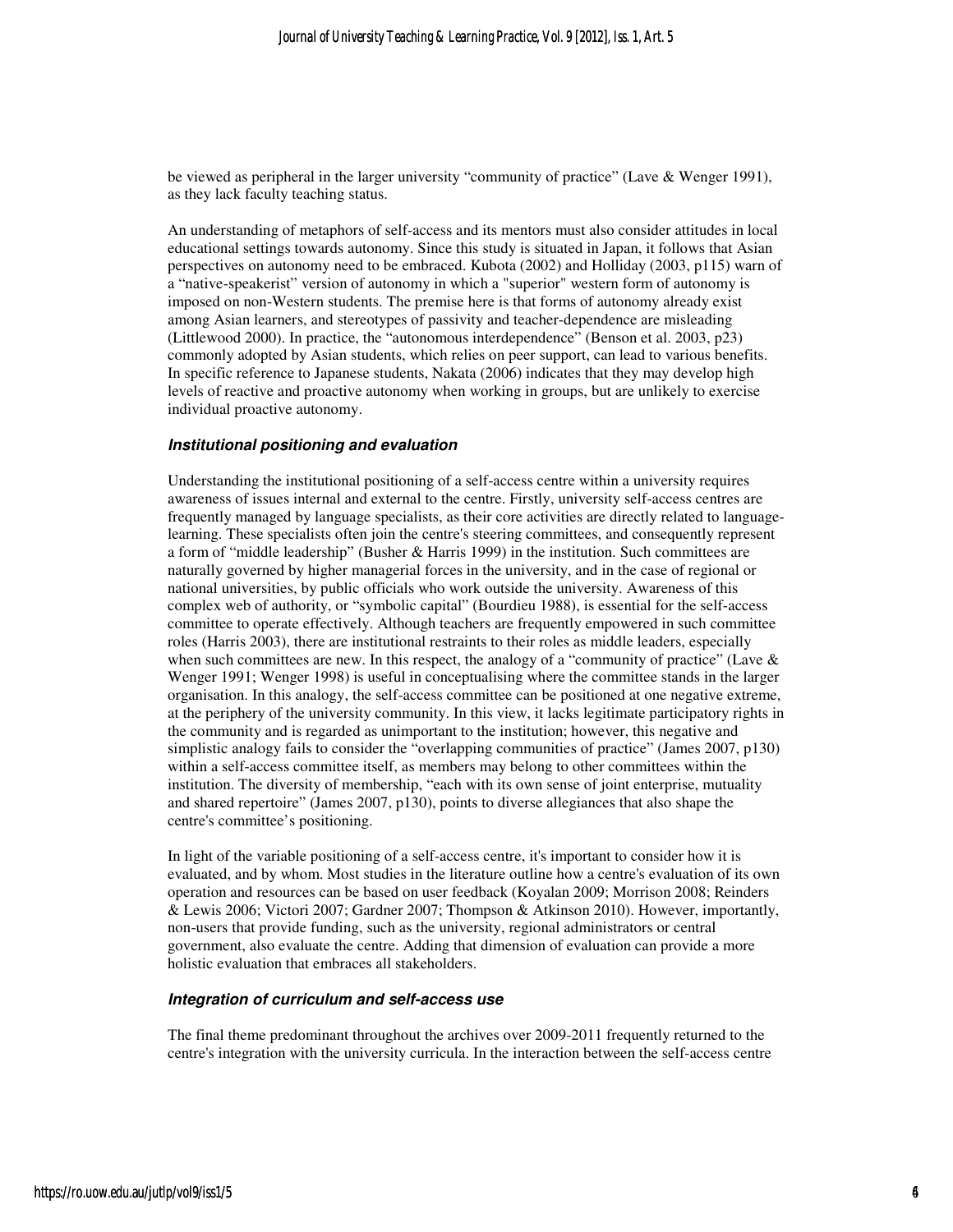and classroom-based language curricula, Gardner and Miller (1999) create a continuum of integration, from no direct link to full integration. Crabbe (1993) outlines the differences between classroom learning – the "public domain" – and non-classroom learning areas – the "private domain". Cotterall and Reinders (2001) advocate that the ideal bridge between lesson and private study can take the form of a self-access centre. However, in using a centre, the culture shock of too much choice and unfamiliarity with self-direction may arise (Aldred  $&$  Williams 2000). To bridge this gap between the classroom and the self-access centre, Key and Newton (1997) and Miller and Rodgerson-Revell (1993) advocate "pathways" in which individual needs and wants are accounted for before the individual begins using the centre. This "mapping" (Key  $&$  Newton 1997) requires active student participation, and to ensure this is effective, Pemberton (2007, p23) warns that teachers or mentors need to "support, but not direct, our students' learning".

The degree of integration with curricula and guidance by teachers can be either strong or weak, according to Thompson and Atkinson (2010), who also advise against extreme forms of integration with "overly specific SALC activities [that reinforce] learners' poor experiences with learning experiences" (p 54). Integration is seen as requiring reward, or credit, linked to course evaluation (Victori 2007), or the allocation at least of some lesson time in the centre to reinforce awareness of its uses (Fisher et al. 2007).

Less researched is the integration with non-language curricula in a university (Gardner 2007) and the difficulties of persuading content specialists who use English as a medium of instruction of the benefits of autonomous learning. Self-access usage appears to be predominantly a languagefocused venture, and a possible cause for "disjuncture" (Mehisto 2008) among content specialists struggling with the concept of promoting student autonomy. Promotion of autonomy and less teacher-dependence may be incompatible with some teachers' views of teaching and learning (Miller & Rodgerson-Revell 1993), especially if exposure to autonomous learning modes was absent in their own learning experiences (Lortie 1975; Denscombe 1982). In the context of this study, this unfamiliarity is compounded by Japanese teachers' reticence to adopt new pedagogical approaches even when instructed to do so by senior management (Sato & Kleinasser 2004; Takagi 2002). This potential impasse clearly may form the largest hurdle for the integration of autonomy, as expressed through work in a SALC, in an English curriculum taught by mixed Western and Asian faculty.

In consideration of these difficulties, studies on the problems of crossing disciplinary boundaries between language and content specialists (Heintz & Origgi 2008) need to address the potential collaboration concerning self-access use. As a consequence, the "mapping" issues of providing language students with better access to self-access (Key  $&$  Newton 1997) should be extended to teachers across university curricula.

## **Methodology**

The methodology employed to create the archive comprises a triangulation of one-to-one interviews, group "conversational narratives" (CNs) (Ochs & Capps 2001, p3) with SALC stakeholders (committee members and management) and student questionnaires (Appendix 1). Data was collected from key stakeholders: those who use, run, fund and evaluate the SALC.

Committee members kept journals to record their views about the SALC and to help recall information in interviews or CNs. Unstructured CNs were employed for group discussions, and a semi-structured interview approach for one-on-one interviews. The archive of CNs, interviews and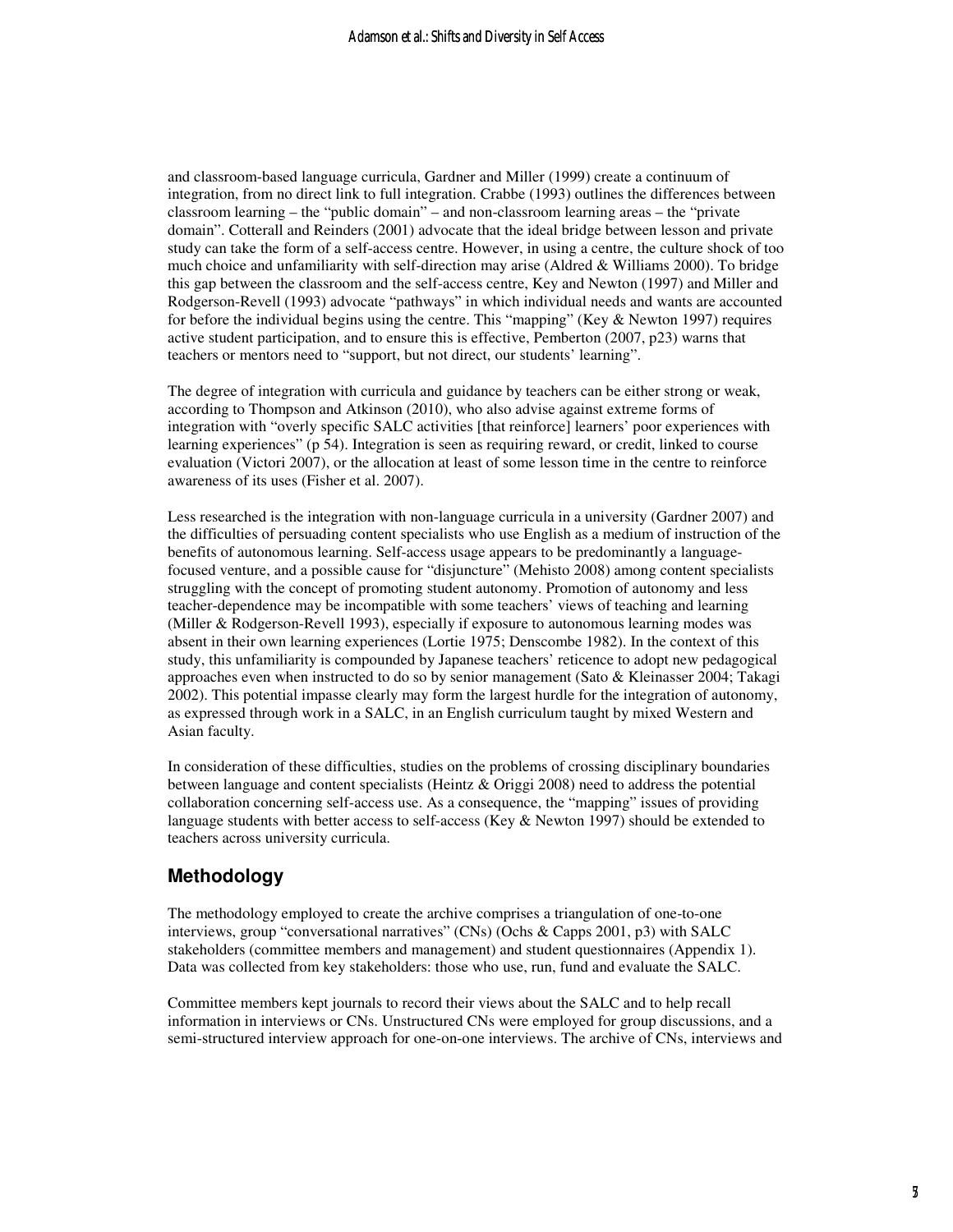questionnaires over the 2009-2011 period draws upon views from a range of participants, similar to Kjisik (2006) and Morrison (2008). The archive of data is epistemologically ethnographic, as it emphasises the SALC's situation within a university community over time. Blommaert and Jie (2010, p10) term this process the "product" of ethnographic research, as the archive "documents the researcher's own journey through knowledge".

Interviews were semi-structured, and so open to participants' topic extensions and deviations (Drever 1995). All interviews and CNs were audio recorded. At the end of the first and second academic years, all first-year university students were invited to complete a questionnaire anonymously (Appendix 1) in either Japanese or English. As the new university only had first- and second-year students at that time (a total of approximately 500), third- and fourth-year students did not yet exist. Sixty-three percent of students (156 students) returned questionnaires in the last two weeks of the first academic year (February, 2010), and slightly more, 69% (172 students), returned questionnaires in February 2011. Devised in consultation between mentors and SALC committee members, the questionnaire had 10 questions on six themes: views of SALC facilities and resources; views of mentors; reasons for using the SALC and personal use; teacher engagement with the SALC; metaphors for the SALC; and suggestions for improvement. The Japanese questionnaires were analysed by two Japanese mentors, and the English by a native speaker of English. Data was reduced and analysed according to individual class, field, and level of class across the fields to provide multiple perspectives.

An ongoing qualitative analysis of the four themes of language policy, metaphors of self-access and mentoring, the institutional positioning and evaluation, and finally the integration of the centre with both English and content curricula was conducted. Periodically, the researchers examined the archive by highlighting key areas of discourse relevant to the themes and tracing them through the multiple data sources. Table 1 illustrates when and how often the themes were raised. After noting their occurrences, a content analysis was made by summarising the highlighted contents and particularly noting the shifts and diversity of views expressed over time.

|                                                             | Auto ethnographic journals Interviews and CNs |                                    | <b>Ouestionnaires</b> |
|-------------------------------------------------------------|-----------------------------------------------|------------------------------------|-----------------------|
| Language policy                                             | May $&$ June 2009                             | May $&$ June 2010                  | February 2010 & 2011  |
| Metaphors of self-access April & July 2009<br>and mentoring |                                               | November 2009<br>May $&$ June 2010 | February 2010 & 2011  |
| <b>Institutional</b><br>positioning and<br>evaluation       | October 2009<br>April 2010                    | April, May $&$ June 2010           | February 2010 & 2011  |
| <b>Integration with English</b><br>and content curricula    |                                               | June $2010$                        | February 2010 & 2011  |

Table 1: Ethnographic archive according to data themes/sources and frequency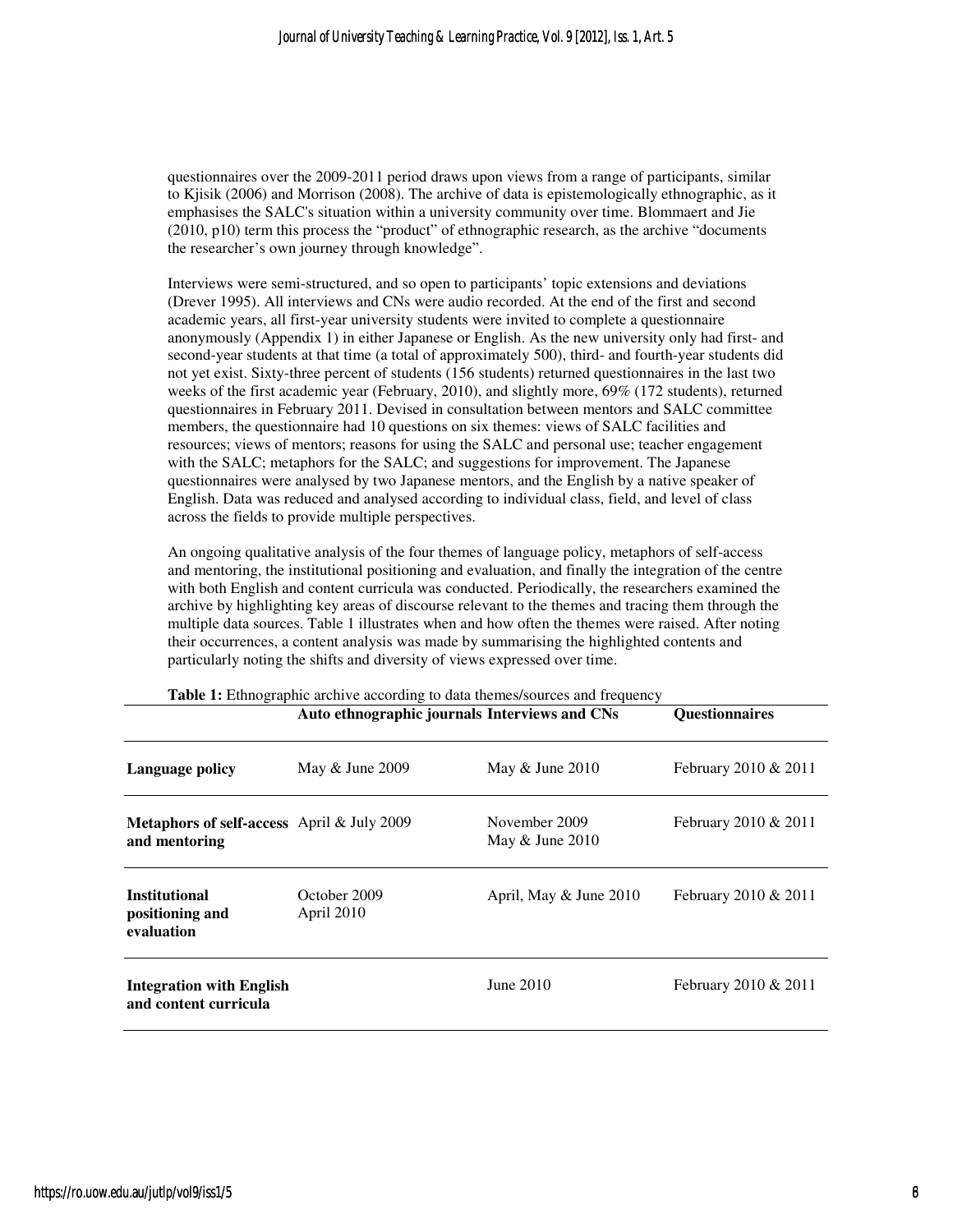As the table shows, the themes were mentioned fairly consistently over the 2009-2011 period, and often recurred in clusters; for example over April, May and June 2010, the centre's institutional positioning and evaluation were frequently discussed. As all themes were integrated into the student questionnaires, they were naturally all raised in February 2010 and 2011, when the questionnaires were completed.

## **Archived findings and discussion**

The content arising from these main themes from the archived findings is summarised here. It emphasises the underlying shifts and diversity of opinions over time. Participant pseudonyms and positions are given in Table 2.

| Peter      | Committee head (UK, English teacher)                         |
|------------|--------------------------------------------------------------|
| Paul       | Committee member (Canada, English teacher)                   |
| Lee        | Committee member (Singapore, English teacher)                |
| Sayaka     | Committee member (Japanese mentor)                           |
| Keiko      | Committee member (Japanese mentor)                           |
| Simon      | Committee member (American mentor)                           |
| Rika       | Committee member (Japanese mentor)                           |
| Mr. Tanaka | SALC manager (Japanese regional government/university staff) |
|            |                                                              |

#### **Table 2:** Participants and positions

#### **Language policy**

Archive findings show that the initial "English only" policy, as proposed by teacher committee members when the centre first opened, has been superseded by the realisation that some use of the students' first language (Japanese) is beneficial when talking *about* language. This suggests that code-switching is now recognised as a valid competence among mentors and committee members. However, the issue remains of how students regard use of Japanese, as some questionnaire findings illustrate objections to a loose language policy. "Parallel monolingualism" (Heller 1999), or the "two solitudes" (Cummins 2005) approach to language acquisition, would appear to be more embedded in student beliefs about language learning than among committee members. One mentor (Rika) wished to make English "cool" among student peer groups, and another mentor (Simon) had a policy of reminding students of the "cost/benefit" of using as much English as possible. Both represent a perhaps more persuasive than prescriptive approach of achieving more English use in the centre. Although, in principle, code-switching is seen by committee members as a valid "third competence", feelings of resistance to the use of Japanese, "guilt" (Setati et al. 2002, p147) and lack of awareness or acceptance of translanguaging as a bona fide skill remain possible obstacles to the multilingual space as envisaged by the elder mentor, Keiko.

#### **Metaphors of self-access and mentoring**

After the first years of operation, there remains a diversity of metaphors of self-access among committee members, students, management and external stakeholders. This range of perceptions has also shifted; for example, Peter's concept of the SALC as an extensive reading and listening centre has been supplemented, yet not replaced, by others' metaphors of the SALC as a social space. Paul also reported shifts in his perceptions – from a community space to one where more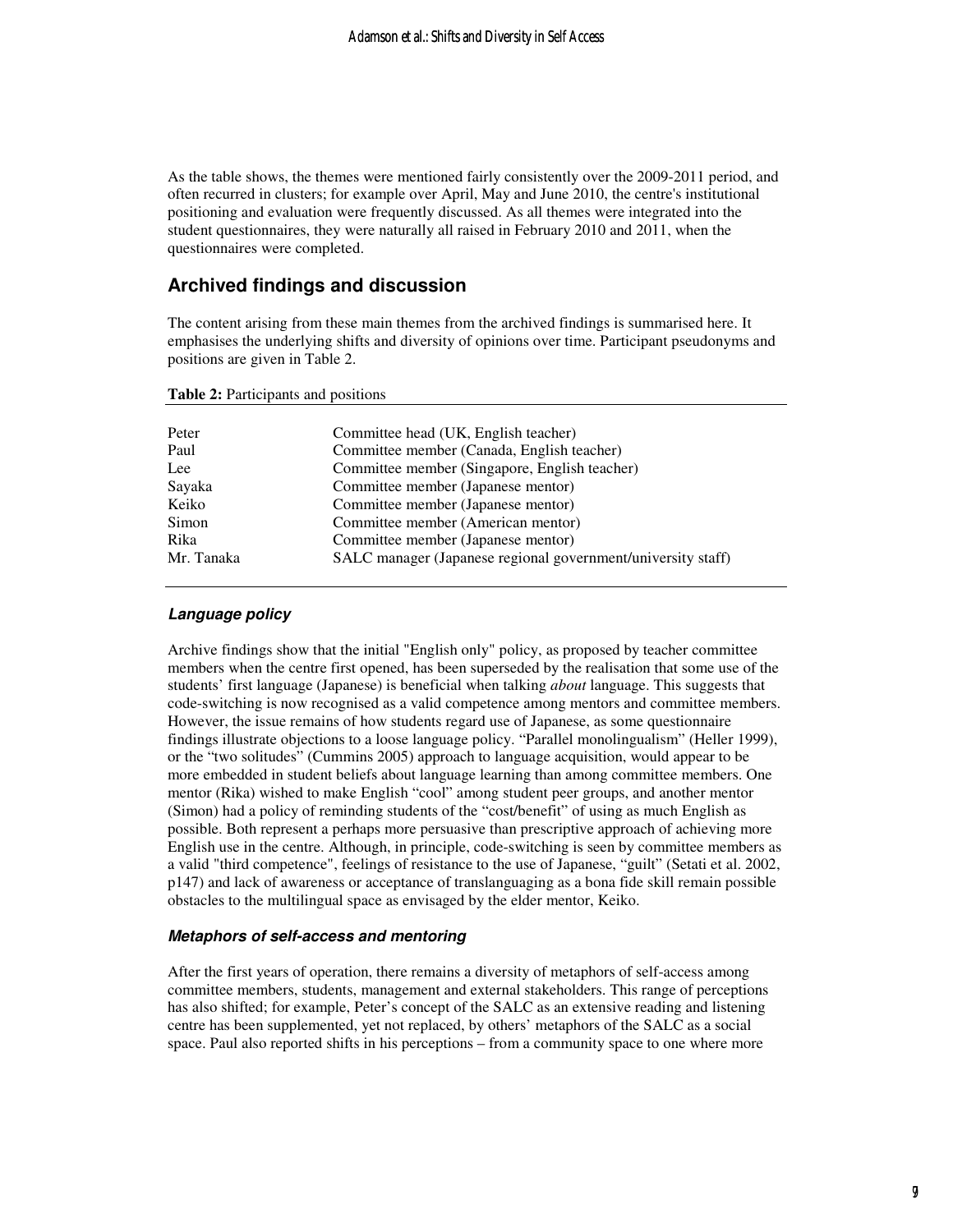focused self-study opportunities should exist. Important in this diversity are the metaphors of those bodies (university management, regional government and central government) that have the decision-making authority to evaluate and affect the SALC's performance (Low 2008). Those metaphors have not shifted so greatly, with the exception of the Japanese SALC manager, Mr. Tanaka, who now understands more of the educational purpose related to self-access use. Other external metaphors point to a more commercially viable image of self-access (a clean study hall, attractive "fish bowl" for promotional purposes), whereas metaphors from the committee members and students are more diverse (a library, community centre, private study space) and differ according to field of study and level of proficiency. The challenge for the committee is to balance this range of metaphors with the various expectations expressed in formal evaluation, as they all pervade and even "govern" (Lakoff & Johnson 1980) the centre's direction.

Metaphors and perceptions related to mentors themselves show more subtle shifts. This is reflected in the way students' views of the mentors' centrality changed. Students who had consulted them extensively early in the academic year did so less as time progressed and they began to see mentors as less central in their pathway towards autonomy. Issues arose with how mentors were viewed in the organisation at large, problems being reported in the first year when professors and office staff demanded that mentors perform surplus office duties and translation work. That issue has since been resolved, but is an indication of a lack of awareness of mentor roles in the institution, although these roles are more clearly understood among English teachers and students. Mentors felt some grievance when university management decided to block their wish to engage in research into the SALC, a situation which has now been partially resolved through compromise. Rika felt empowered as a mentor in the committee, yet marginalised in the larger institution, a comment which reveals two conflicting "communities of practice" (Lave & Wenger 1991), in which some members experience a natural overlap (James 2007) in their affiliation to other university committees. Simon and Keiko both referred to the pivotal role they play in a "pedagogical dialogue" (Little 1995, p178) between students, teachers and other stakeholders in the university. This intermediary role has not yet been recognised among the wider university community, yet is regarded as important within the SALC committee.

Finally, Darasawang's (2011) study into the type of advice (acting as surrogate teachers or promoters of student independence) is to some extent mirrored in feedback from mentors about how they interact with students. Simon, a young mentor with no teaching experience, clearly positioned himself not wishing to be seen as a "guru", i.e., the source of all knowledge, like a traditional teacher. Findings indicating other mentors' style of giving advice are less conclusive, and need further investigation as to whether their own background (work experience) and image of what it means to be a mentor have an influence.

#### **Institutional positioning and evaluation**

Although the SALC management committee is the largest in the university, its make-up of exclusively English teachers is seen as being unrepresentative of the larger community of teachers who, though welcome, have not expressed interest in the SALC. In addition, the SALC having adopted a relatively flat community of practice and democratic style may, in Simon's view, be seen as "unconventional" by other university bodies, a point that could further marginalise the relatively new committee. In contrast to the committee's democratic ideals, some students felt unrepresented in SALC affairs and expressed a desire to have student seats on the committee. This addition would constitute a healthy widening of representation in committee discussions and create a productive overlap in membership affiliations (James 2007, p130).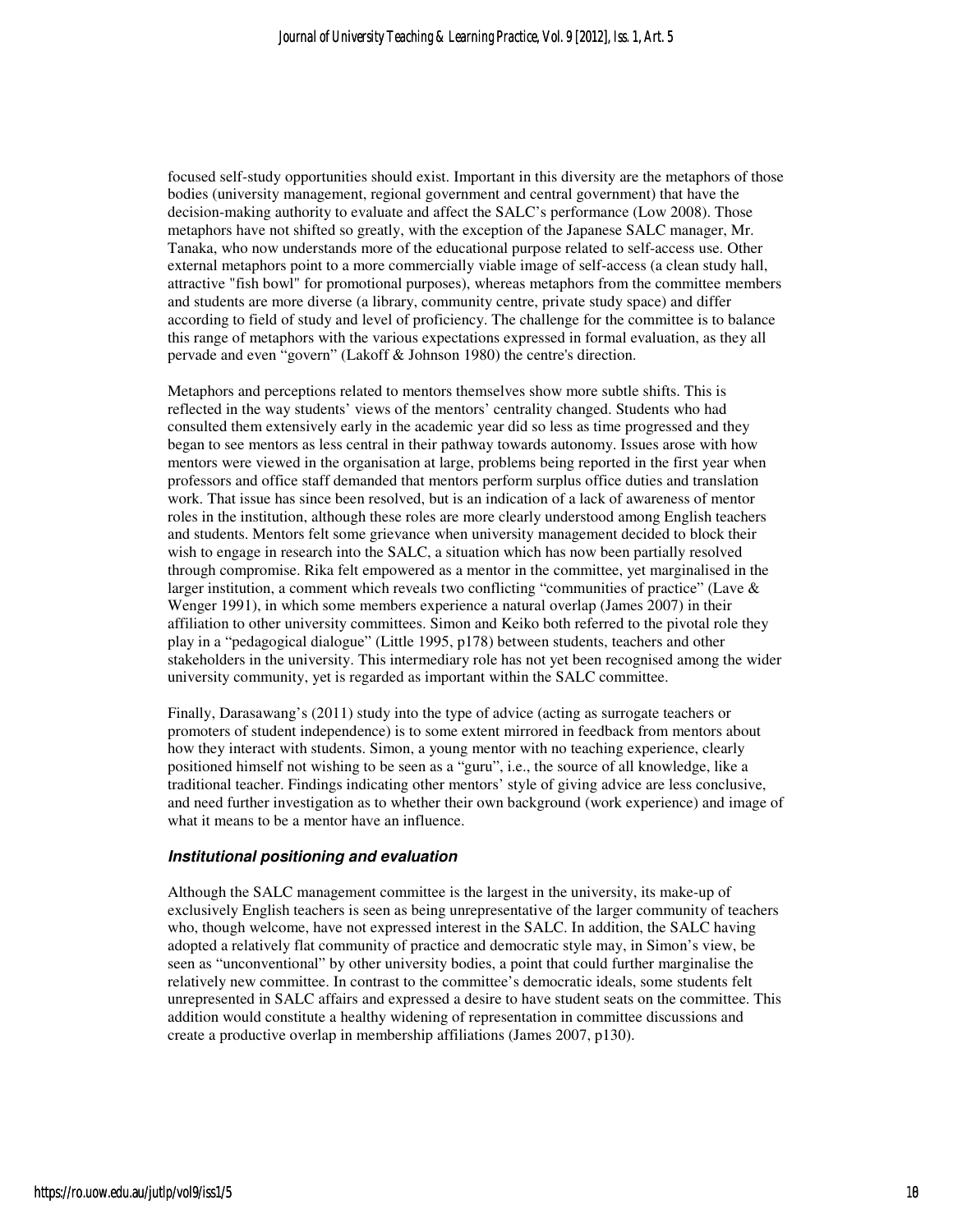Evaluation, too, comes in diverse guises: student self-evaluation; student evaluation of the SALC; the committee's evaluation of its own operation; institutional evaluation; and finally evaluation by non-institutional stakeholders (regional and national government). These various forms of evaluation – including this qualitative, ethnographic study for internal, educational purposes, in contrast to what Lee calls the more "shadowy", quantitative measures by university, regional and central governments – appear to reflect the "symbolic capital" (Bourdieu 1988) among committee members and within and outside the university. Findings from the SALC manager, Mr. Tanaka, clearly show how the university's evaluation criteria of financial accountability for resources and the superficial requirement that the centre always be seen to be busy differ greatly to the committee's educational considerations. Committee members report awareness of this diversity as essential in satisfying all stakeholders. Findings from Keiko and Peter concerning struggles with the various forms of budgets illustrate the potential mismatch of values that teachers as middle managers face when dealing with non-SALC bodies both internal and external to the centre.

#### **Integration with English and content curricula**

Findings reveal that most students and committee members believe the English curriculum to be closely integrated with use of SALC resources; however, some concerned was expressed by both students and committee members that there was too much of a "push" to visit it and that it was becoming a "homework" centre. This was illustrated in comments by students who suggested that the Extensive Reading and Listening credit-related points system was over-complicated, as they needed to calculate points earned per page of reading and per minute of listening, termed by Toogood (2006) as making students "jump through hoops". In one sense, the SALC did act as a bridge to the English curriculum (Cotterall & Reinders 2001), but the "pathways" (Key & Newton 1997; Miller & Rodgerson-Revell 1993) were too teacher-directed and could be simplified and customised to individual students' needs. This resonates with Pemberton's (1997, p42) warning of over-direction towards autonomy, rather than "support". Paul was particularly concerned at this imbalance between "push" and "pull" and Rika mentioned the lack of learning chances between first- and second-year students, the latter of whom had few reasons to visit the centre, as the number of compulsory English lessons had been reduced for the second year. Paul later accounted for this situation by reflecting on the lack of "pull" for those second-year students when they were in the first year, saying "Students who'd only ever been pushed into [the] SALC had no reason to go there when the push was gone".

One clear message emerging from the findings was that not enough integration had been made with other languages and content curricula, and that simple "mapping" (Key & Newton 1997) needed to be created for teachers not yet familiar with how to exploit the SALC. Simon warned of the difficulties inherent in trying to persuade conservative Japanese professors to adopt autonomous modes of learning into their syllabi, a point that resonates with common problems of cross-disciplinary collaboration (Heintz & Origgi 2008) and a sense of "disjuncture" (Mehisto 2008) between embedded norms of disciplinary practice and new ways of teaching and learning.

## **Conclusions and implications**

The ethnographic approach in this study of compiling an archive of interviews, conversational narratives and questionnaires from the students and SALC committee members and management has provided insights into the emerging nature of a self-access centre as situated in this new Japanese university. Findings representing stakeholder views are always situated within a context – one which, as is common in a new university, is still shifting as the institution grows.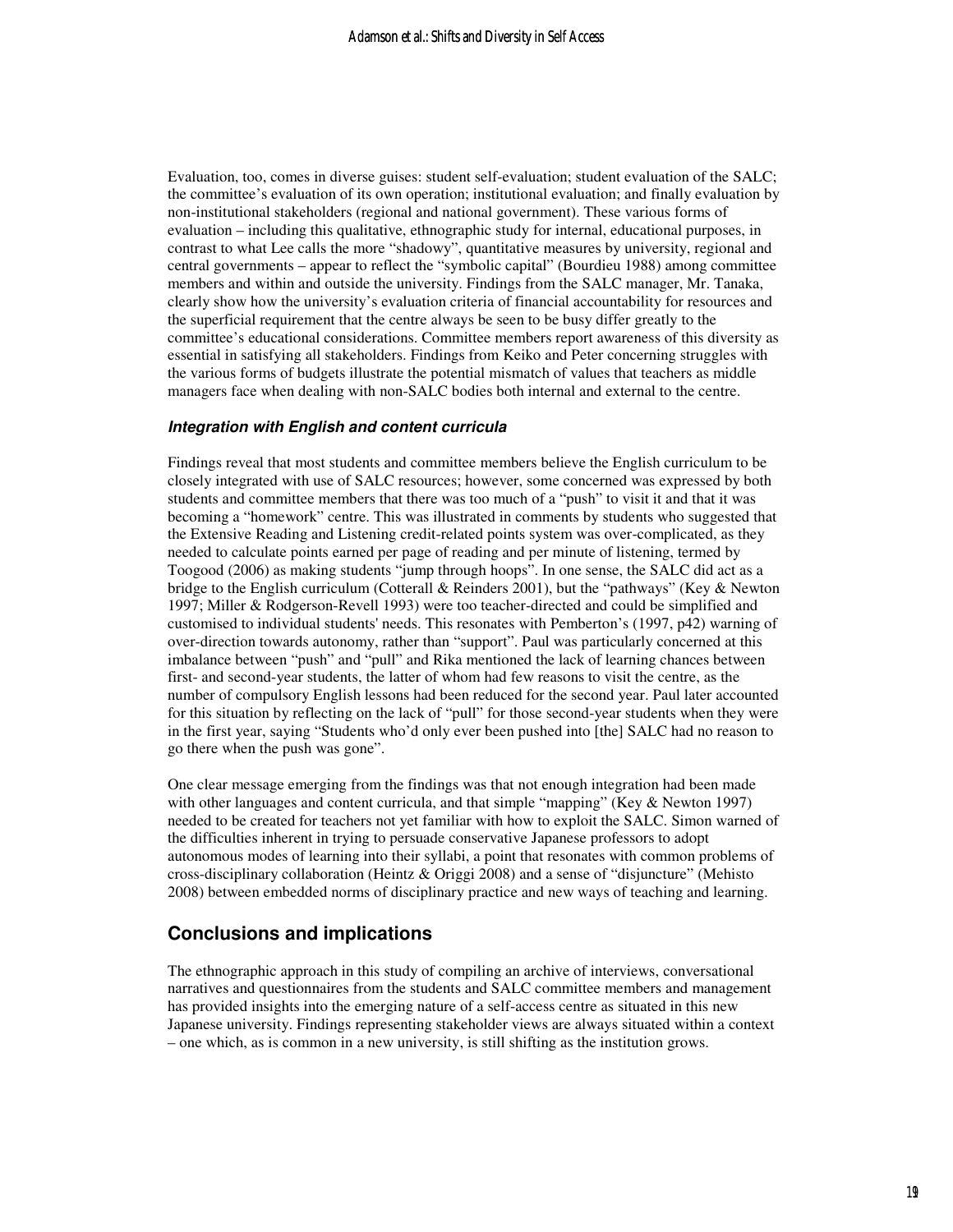Specific findings from the archive have focused, first, on language policy, which has softened from a strict "English only" regulation to acceptance of the benefits of "translanguaging" (Creese & Blackledge 2010) among committee members. Some students, however, have not yet recognised these benefits, and show preference for a more purist view of language acquisition in which the students' use of Japanese is discouraged.

The theme of metaphors for the SALC has pervaded many discussions over the first two years of operation, which confirms Lakoff and Johnson's (1980) importance of metaphors on human thought and behaviour. There remains a diversity of metaphors among committee members and students, ranging from the SALC as a library and quiet study hall to a social community space. In previous studies into this same centre (Adamson et al. 2009), this diversity was reported as initially surprising, but has more recently been accepted as natural and healthy, as long as stakeholders retain the right to express those metaphors and see some action taken to accommodate them. Perceptions of SALC mentors, too, show a variety of perspectives (mentor as surrogate tutor, or mentor as nurturer of student self-direction), even among mentors themselves. In this respect, the mentors' previous experiences of self-access and teaching (Lortie 1975; Darasawang 2011) shape those beliefs. Within the committee itself and among students, it is becoming apparent that mentors play a pivotal role in bridging communication about teaching and learning in a "pedagogical dialogue" (Little 1995, p178). However, mentor positioning in the larger institution is still reported as being marginal, and feelings of empowerment exist only in SALC committee meetings, not in other interactions with university staff, from which they report much misinterpretation of their role.

Autonomy was a recurring theme in discussions about integration of the SALC with university curricula. Although the SALC had been linked closely with foreign English-language teachers' syllabi, there had been little integration with English classes taught by Japanese, other languages or content curricula. This appears to confirm the literature on Japanese teachers' unwillingness to accept new modes of teaching and learning (Sato & Kleinasser 2004; Takagi 2002), despite research suggesting that adapted forms of autonomous learning, especially ones that encourage "interdependence" among Asian students (Benson et al. 2003; Littlewood 1999), may prove to be fruitful. This issue remains problematic, and it is argued in this study that guidance into self-access use needs to be expanded to teachers as well as learners (Miller & Rodgerson-Revell 1993). Integration of the English curriculum itself, although reported as being close, is also reported as requiring a rebalancing from the teacher-directed "push" to more student-directed "pull" activities; yet, as can be observed in the absence in the centre of second-year students who require fewer English classes, integration is strongest mostly when credit is given for using SALC resources.

Perhaps the final theme of significance is that of evaluation, which was linked to an understanding of "symbolic capital" (Bourdieu 1988) in the university. As the SALC struggles to ascertain its place in the institutional hierarchy and embarks upon its own qualitative forms of self-evaluation with the compilation of an ongoing archive, other powerful stakeholders within and outside the university use more commercial, quantitative forms of evaluation; the SALC committee should include these in its overall evaluation scheme. This implies that the ethnographic archive should also trace the shifts and diversity seen in more quantitative measures of the centre's progress; for example, data on student resource use and visitation patterns.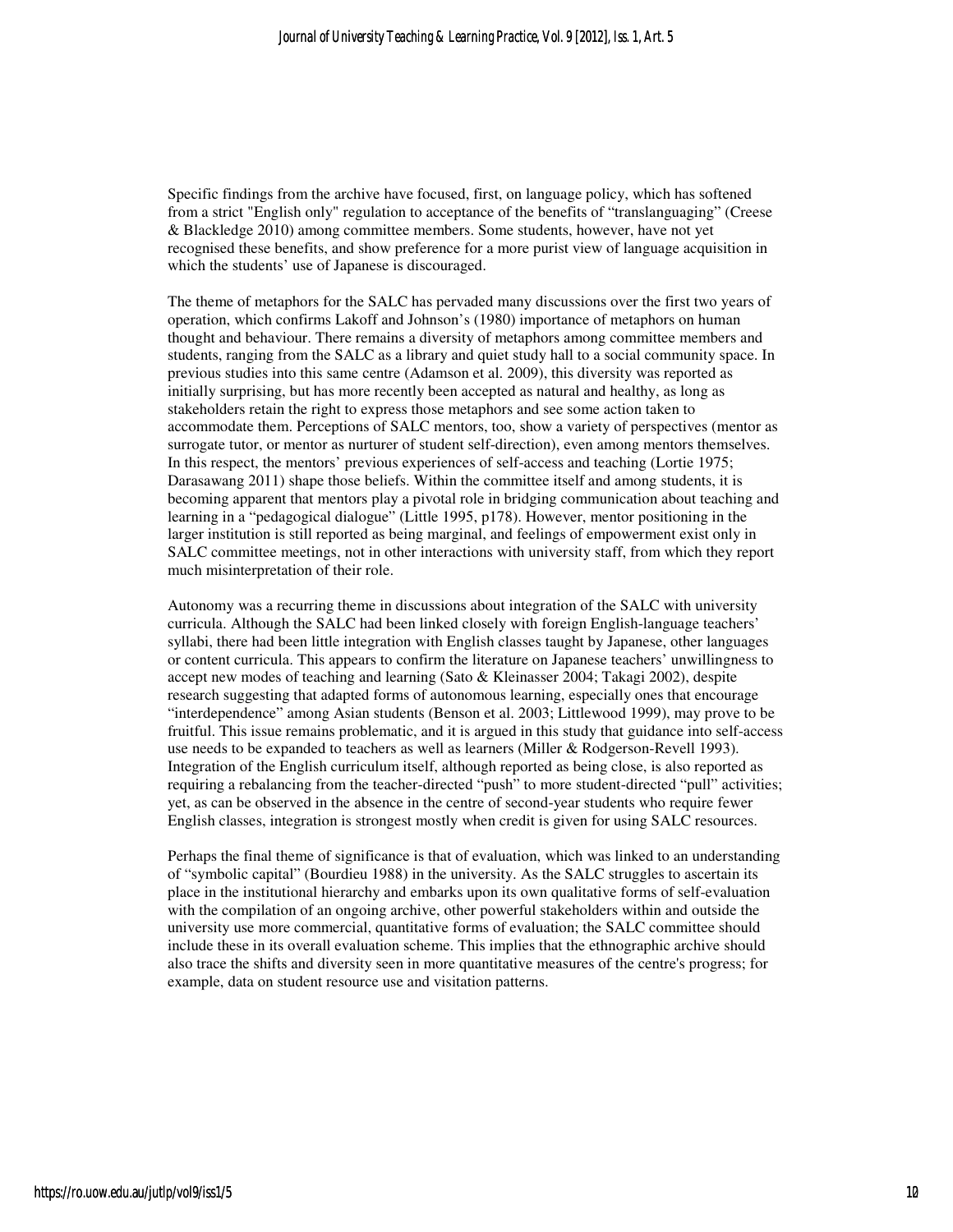## **References**

Adamson, J. L., Brown, H., Ng, P., Fujimoto-Adamson, N. & Suzuki, M. (2009). Self access: voices, growth and community. Paper presented at the Japan Association for Language Teaching (JALT) National Conference, Shizuoka, 22 November, 2009.

Aldred, D. & Williams, G. (2000). The need for a focused approach: A case study. *Links & Letters,* 7, 81-93.

Benson, P. (1997). The philosophy and politics of learner autonomy. In Benson, P. & Voller, P. (Eds.), *Autonomy and Independence in Language Learning.* (pp. 18-34) CILT Publications, London.

Benson, P., Chik, A. & Lim, H-Y. (2003). Becoming autonomous in an Asian context: Autonomy as a sociocultural process. In Palfreyman, D. & Smith, R. C. (Eds.), *Learner Autonomy across Cultures* (pp. 23-40). Palgrave, London.

Blommaert, J. & Jie, D. (2010). *Ethnographic Fieldwork.* Multilingual Matters, Bristol, Toronto.

Bourdieu, P. (1988). *Homo Academicus.* Cambridge: Polity Press.

Busher, H. & Harris, A. (2003). Leadership of school subject areas: Tensions and dimensions of managing in the middle. *School Leadership & Management,* 19(3), 305-317.

Canagarajah, A. S. (2006). 'TESOL at forty: what are the issues?' *TESOL Quarterly,* 40(1), 9-34.

Ciekanski, M. (2007). Fostering learner autonomy: power and reciprocity in the relationship between language learner and language learning advisor. *Cambridge Journal of Education,* 37(1), 111-127.

Cotterall, S. & Reinders, H. (2001). Fortress or bridge? Learners' perceptions and practice in self access language learning. *Tesolanz,* 8, 23-38.

Crabbe, D. (1993). Fostering autonomy from within the classroom: The teacher's responsibility. *System,* 21(4), 443-452.

Creese, A. & Blackledge, A. (2010). Translanguaging in the bilingual classroom: A pedagogy for learning and teaching? *The Modern Language Journal,* 94, 103-115.

Cummins, J. (2005). A proposal for action: Strategies for recognizing heritage language competence as a learning resource within the mainstream classroom. *The Modern Language Journal,* 89*,* 585-592.

Dam, L. (2001). *Learner autonomy: New Insights/Autonomy de l'apprenant: Nouvelles pistes.*  Special Issue of *The AILA Review* 15.

Darasawang, P. (2011). Becoming a counselor: Between belief and behaviour. *Asian EFL Journal*. 13(3), 87-102. Accessed 24/11/2011: http://www.asian-efl-journal.com/PDF/September-2011.pdf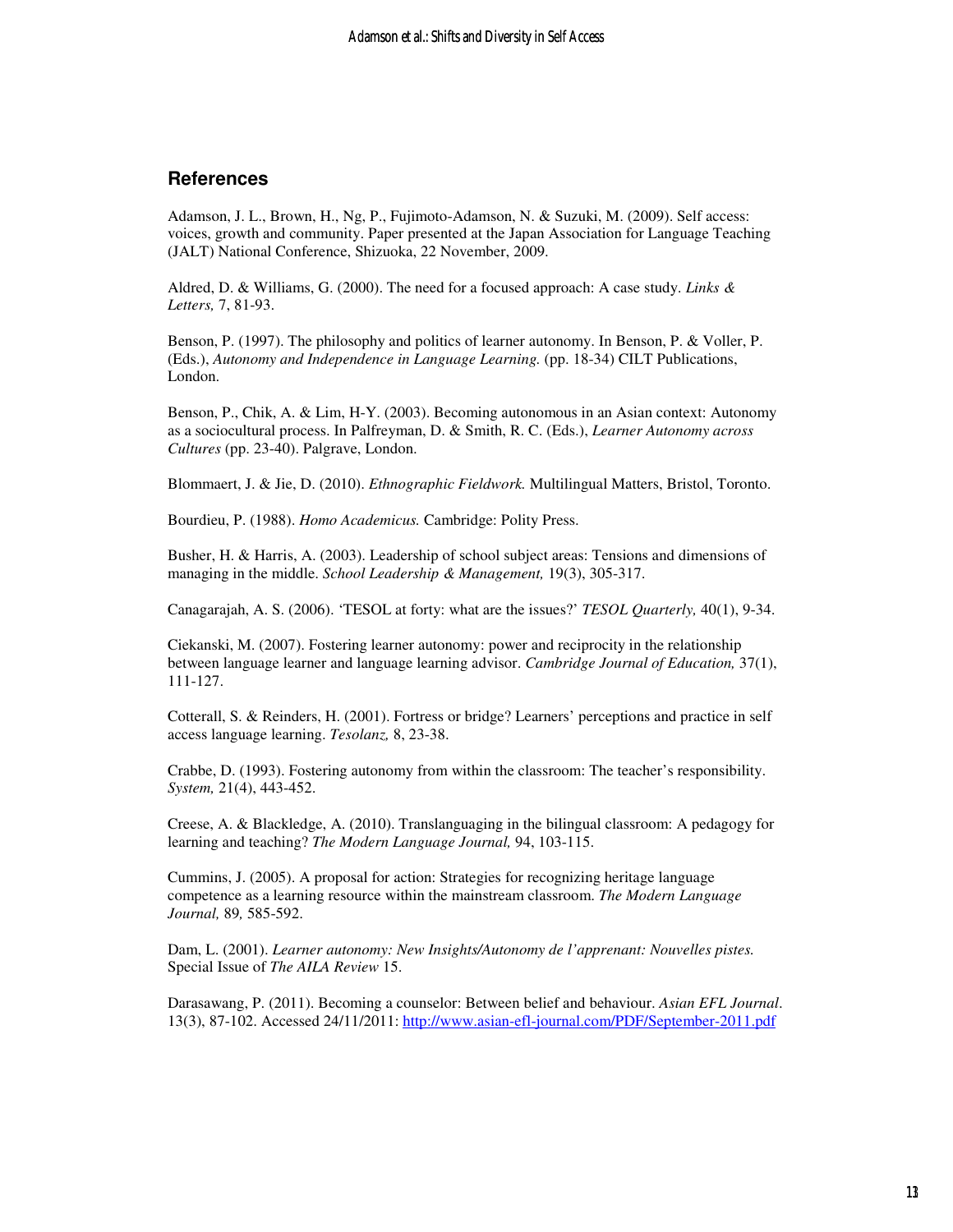Denscombe, M. (1982). The 'Hidden Pedagogy' and its implications for teacher training. *British Journal of Sociology in Education*, 3(3), 249-265.

Drever, E. (1995). *Using semi-structured interviews in small-scale research.* The Scottish Council for Research in Education, Edinburgh.

Fisher, D., Hafner, C. & Young, J. (2007). Integrating independent learning: lessons learned and implications for the classroom. In D. Gardner (Ed.), *Learner Autonomy 10: Integration and Support.* (pp. 33-55) Authentik, Dublin.

Gardner, D. (2007). Integrating self-access learning into an ESP course. In Gardner, D. (Ed.), *Learner Autonomy 10: Integration and Support.* (pp. 8-32) Authentik, Dublin.

Gardner, D. & Miller, L. (1999). *Establishing Self-Access.* Cambridge University Press, Cambridge.

Heintz, C. & Origgi, G. (2008). Rethinking interdisciplinarity. Emergent issues. *Interdisciplines*. Accessed 15 October 2008, http://www.interdisciplines.org/interdisciplinarity/papers/11.

Holliday, A. (2003). Social autonomy: Addressing the dangers of culturism in TESOL. In Palfreyman, D. & Smith, R. C. (Eds.), *Learner Autonomy Across Cultures: Language Education Perspectives* (pp. 110-126). Palgrave Macmillan, London.

Jacobson, R. & Faltis, C. (Eds.) 1990. *Language Distribution Issues in Bilingual Schooling*. Multilingual matters, Clevedon, UK.

James, N. (2007). The learning trajectories of 'old-timers': Academic identities and communities of practice in higher education. In Hughes, J., Jewson, N. & Unwin, L. (Eds.), *Communities of Practice: Critical Perspectives* (pp. 131-143). Routledge, London & New York.

Kelly, R. (1996). Language counselling for learner autonomy. In Pemberton, R., Li, E. S. L., Or, W. W. F. & Pierson, H. D. (Eds.), *Taking Control: Autonomy in Language Learning* (pp. 93-113). Hong Kong University Press, Hong Kong.

Key, J. & Newton, C. (1997). Roles of pathways in self-access centres. *ELT Journal,* 51(1), 48-53.

Kjisit, F. (2006). Ten years in autonomy: Reflections and research on the ALMS programme. In Gardner, D. (Ed.), *Learner Autonomy 10: Integration and Support* (pp.114-126). Authentik, Dublin.

Koyalan, A. (2009). The evaluation of a self-access centre: A useful addition to class-based teaching? *System,* 37(4), 731-740.

Kubota, R. (2002). The author responds: (Un)Raveling racism in a nice field like TESOL. *TESOL Quarterly,* 36(1), 84-92.

Lakoff, G. & Johnson, M. (1980). *Metaphors We Live By.* University of Chicago, Chicago.

Lave, J. & Wenger, E. (1991). *Situated Learning: Legitimate Peripheral participation*. Cambridge University Press, New York.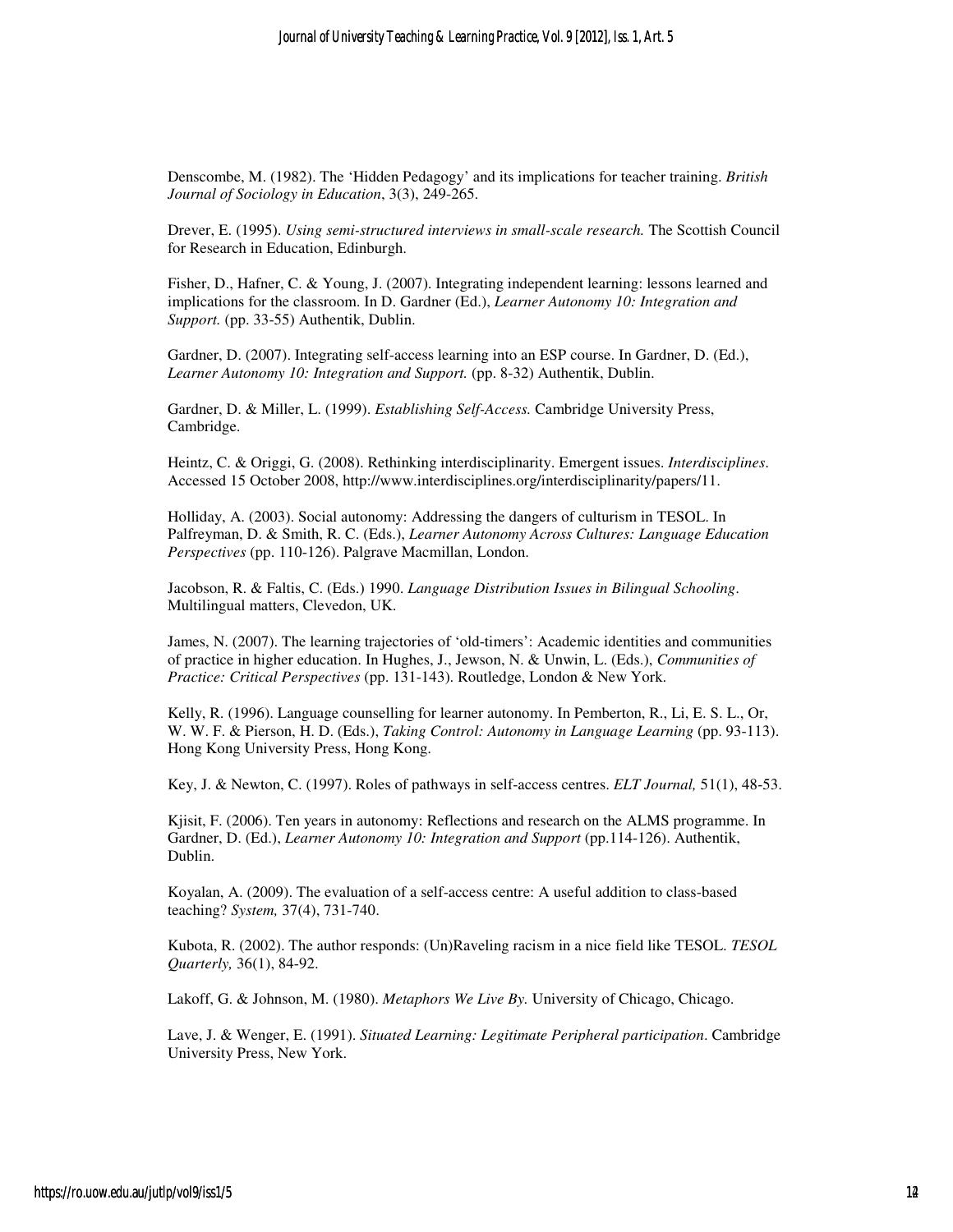Lin, A. M. Y. (2005). Critical, transdisciplinary perspectives on language-in-education policy and practice in postcolonial contexts: The case of Hong Kong. In Lin, A. M. Y. & Martin, P. W. (Eds.), *Decolonization, globalization: Language-in-education policy and practice* (pp. 38-54). Multilingual Matters, Clevedon, UK.

Little, D. (1995). Learning as Dialogue: The Dependence of Learner Autonomy on Teacher Autonomy. *System,* 23(2), 175-181.

Littlewood, W. (1999). Defining and developing autonomy in East Asian contexts. *Applied Linguist,* 20(1), 71-94.

Littlewood, W. (2000). Do Asian students really want to listen and obey? *ELT Journal,* 54(1), 31-35.

Lortie, D. C. (1975). *Schoolteacher: A sociological study.* The University of Chicago Press, Chicago.

Low, G. (2008). Metaphor and education. In R. Gibbs (Ed.) *The Cambridge Handbook of Metaphor and Thought* (pp.212-231). Cambridge University Press, Cambridge.

Martin, P. W. (2005). Bilingual encounters in the classroom. In Dewale, J.-M., Housen, A. & Wei, L. (Eds.), *Bilingualism: Beyond the basic principles* (67-87). Multilingual Matters, Clevedon, UK.

Mehisto, P. (2008). CLIL counterweights: Recognizing and decreasing disjuncture in CLIL. *International CLIL Research Journal, 1*(1), 93-119.

Miller, L. & Rodgerson-Revell, P. (1993). Self-access systems. *ELT Journal,* 47(3), 228-233.

Morrison, B. (2008). The role of the self-access centre in the tertiary learning process. *System,* 36, 123-140.

Mozzon-McPherson, M. (2001). Language advising: Towards a new discursive world. In Mozzon-McPherson, M. & Vismans, R. (Eds.), *Beyond Language Teaching and Towards Language Advising* (pp. 7-22). CILT Publications, London.

Murphey, T. (1996). Near peer role models. *Teachers talking to teachers* 4(3): 21-22.

Nakata, Y. (2006). *Motivation and Experience in Foreign Language Learning.* Peter Lang, Bern.

Ochs, E. & Capps, L. (2001). *Living Narrative*. Harvard University Press, Cambridge, MA.

Pemberton, R. (2007). Rethinking the relationship of self-access and autonomy. *Independence: The Newsletter of the Learner Autonomy Special Interest Group, 42, 23-24. Accessed 31 August* 2010, http://www.learnerautonomy.org/pemberton2007.pdf

Reinders, H. (2006). University language advising: Is it useful? *Reflections on English Language teaching,* 5(1), 79-92.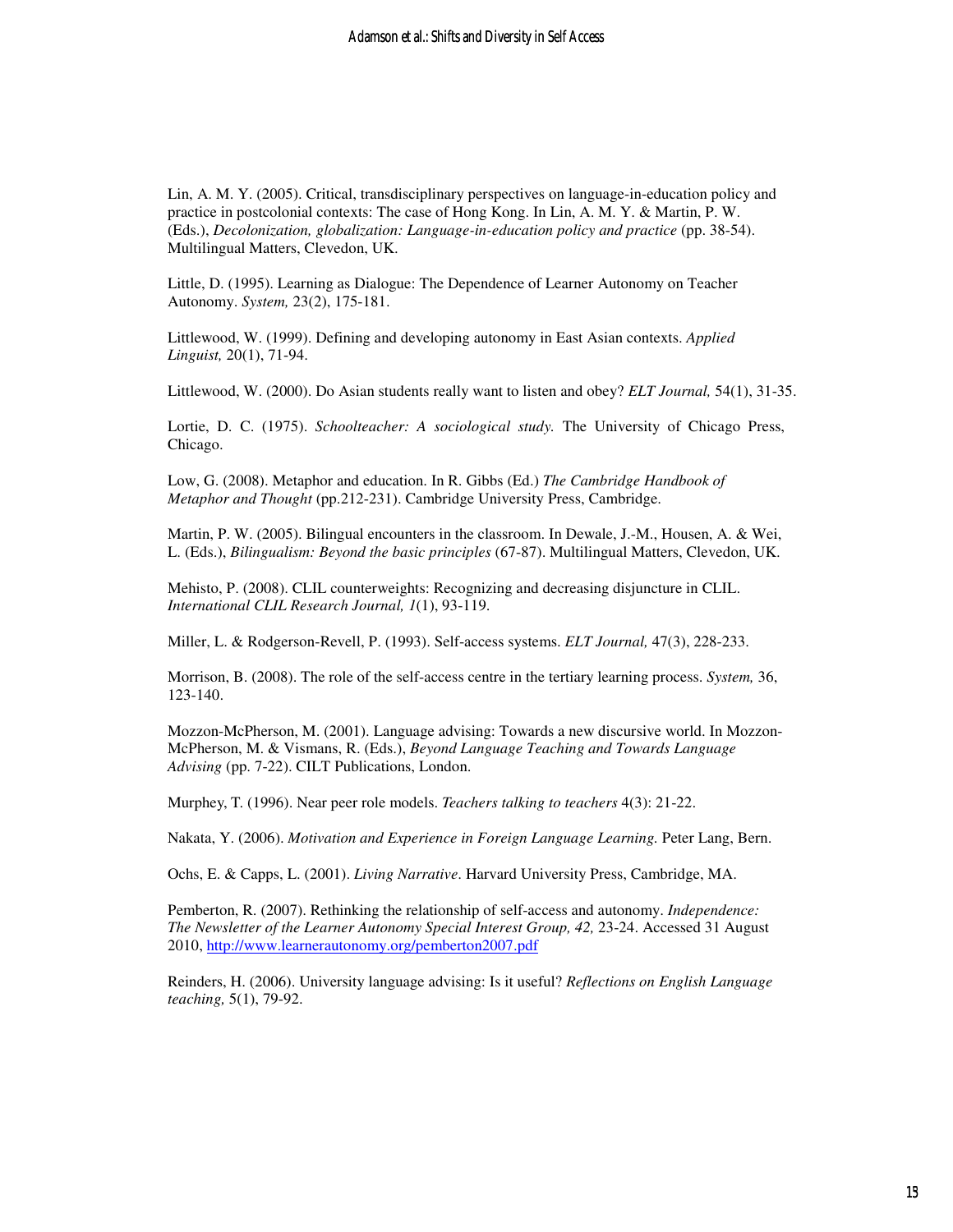Reinders, H. (2008). Do advisory sessions encourage independent learning? *rEFLections, KMUTT Journal of Language Education,* 11*,*1-7. Accessed 30 September 2010, http://arts.kmutt.ac.th/sola/rEFL/REFL11.pdf

Reinders, H. Hacker, P. & Lewis, M. (2004). The language advisor's role: identifying and responding to needs. *Language Learning Journal,* 30, 30-34.

Reinders, H. & Lewis, M. (2006). An evaluative checklist for self-access materials. *ELT Journal, 60*(3), 272-278.

Saban, A. (2006). Function of metaphor in teaching and teacher education: A review essay. *Teaching Education*, 17(4), 299-365.

Sato, K. & Kleinasser, R. C. (2004). Beliefs, practices, and interactions of teachers in a Japanese high school English department. *Teaching and Teacher Education*, 20, 797-816.

Savin-Baden, M. (2007). *Learning Spaces: Creating Opportunities for Knowledge Creation in Academic Life.* McGraw Hill, Maidenhead.

Setati, M., Adler, J., Reed, Y. & Bapoo, A. (2002). Incomplete journeys: Code-switching and other language practices in mathematics, science and English language classrooms in South Africa. *Language and Education,* 16, 128-149.

Talmy, S. (2010). Qualitative interviews in applied linguistics: From research instrument to social practice. *Annual Review of Applied Linguistics,* 30, 128-148.

Takagi, N. (2002). PIGATE: Affecting EFL teacher education change from the grassroots level in Japan. *The Teacher Trainer*, 16(2), 5-10.

Thompson, G. & Atkinson, L. (2010). Integrating Self-Access into the Curriculum: Our Experience. *Studies in Self-Access Learning Journal,* 1(1), 47-58.

Toogood, S. (2006). Taking control or jumping through hoops: Issues with SALL in mainstream courses. In Anderson, H., Hobbs, M., Jones-Parry, J., Logan, S. & Lotovale, S. (Eds.), *Proceedings of the second conference of the Independent Learning Association*, Supporting independent learning in the 21st century. Auckland NZ, 9-12, September 2005. Auckland: Independent Learning Association Oceania. Accessed 12 December 2009, http://independentlearning.org/ILA/ila05/ila05\_toogood.pdf

Victori, M. (2007). The development of learners' support mechanisms in a self-access center and their implementation in a credit-based self-directed learning program. *System,* 35,10-31.

Wenger, E. (1998). *Communities of practice: Learning, Meaning, and Identity.* Cambridge University Press, Cambridge.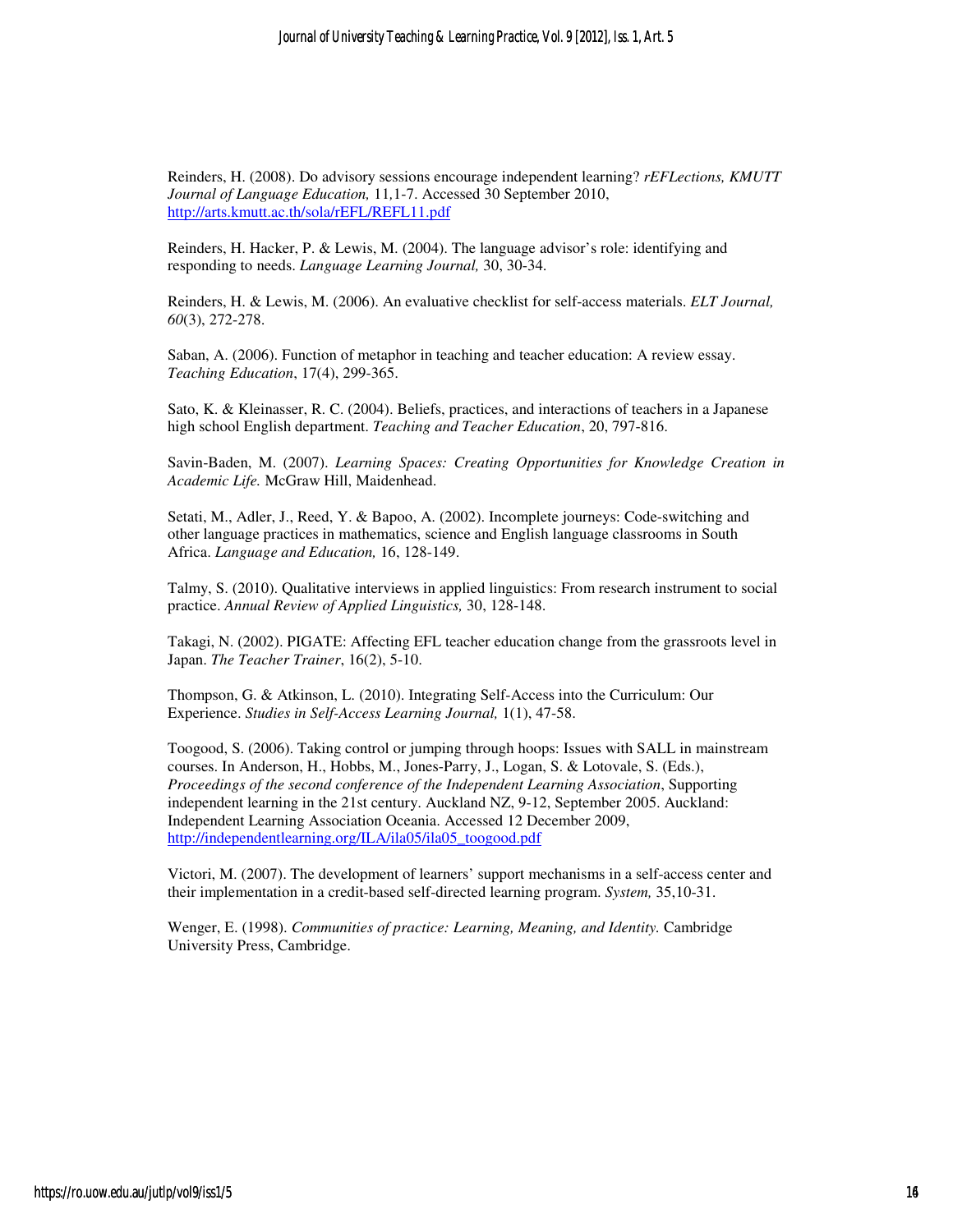## **Appendix 1: Student questionnaire**

#### **1. What do you think of the SALC?**

- The room (space, enough seats ...)<br>• The posters (interesting? informati
- The posters (interesting? informative?)

#### **2. What do you think of the resources in the SALC?**

- Books/CDs/DVDs
- PCs, DVD players
- **•** Games
- Grammar materials, testing materials
- **•** Magazines

#### **3. What do you think of the activities/events?**

- With teachers (including the lecture series)
- Workshops<br>• Festivals/ce
- Festivals/celebrations
- Movie nights

#### **4. Did you ask the mentors for advice?** (Yes/No)

If yes, what did you often ask? If no, why not?

#### **5. How was the advice from mentors?**

- About how to use the SALC<br>• About language and language
- About language and language learning

#### **6. Why did you go to the SALC?** (Mark as many as you wish)

- $\bullet$  My teacher told me  $( )$
- $\bullet$  SALC is a good place to study  $( )$
- SALC is comfortable  $( )$ <br>• SALC is a good social place
- $SALC$  is a good social place  $( )$
- Other reasons:

#### **7. How about your use?**

- How easy or difficult is it to use the SALC?
- How often do you visit the SALC per week?
	- 1. Once a week ( )
	- 2. A few times a week ( )
	- 3. A few times a month ( )
	- 4. A few times a semester  $( )$
	- 5. Never ( )
- How long do you spend each visit?
	- 1. Less than 10 minutes ( )
	- 2.  $11 30$  minutes ()
	- 3.  $31 60$  minutes ()